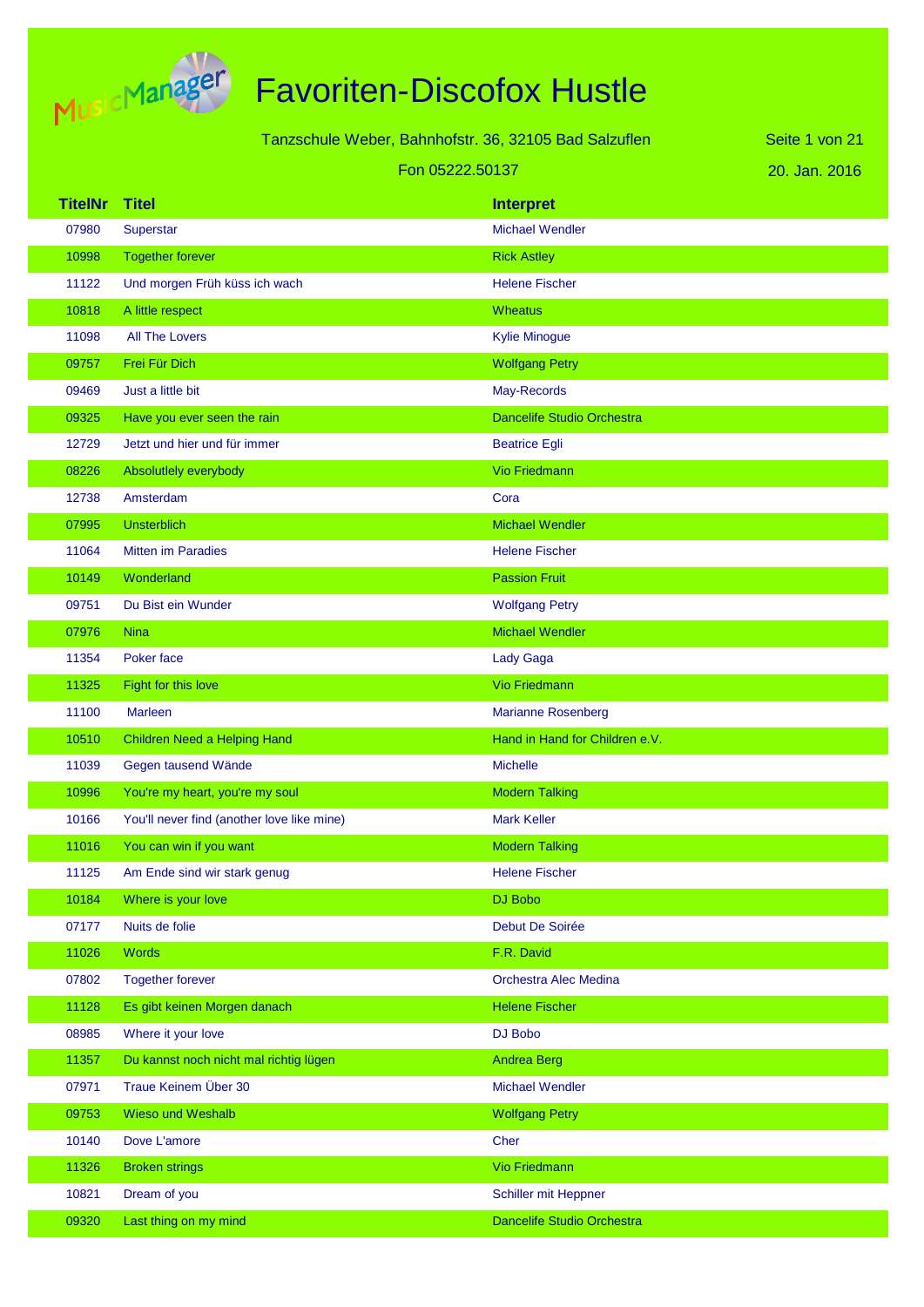

|                | Tanzschule Weber, Bahnhofstr. 36, 32105 Bad Salzuflen          |                           | Seite 2 von 21 |
|----------------|----------------------------------------------------------------|---------------------------|----------------|
|                | Fon 05222.50137                                                |                           | 20. Jan. 2016  |
| <b>TitelNr</b> | <b>Titel</b>                                                   | <b>Interpret</b>          |                |
| 11364          | <b>Endlich Du</b>                                              | <b>Andrea Berg</b>        |                |
| 08625          | Ai no corrida/All night stomp/Tonight I'm alright              | <b>Tony Evans Band</b>    |                |
| 09659          | <b>What a Feeling</b>                                          | D.J. Bobo                 |                |
| 10277          | Bravo, bravo                                                   | verschiedene Interpreten  |                |
| 11549          | Call my name                                                   | <b>Sarah Engels</b>       |                |
| 08624          | And the beat goes on/Give me the night/Gangsters of the groove | <b>Tony Evans Band</b>    |                |
| 10125          | I like your style                                              | <b>Tony Wilson</b>        |                |
| 07994          | Sie Liebt Den Dj                                               | <b>Michael Wendler</b>    |                |
| 09863          | <b>Take Me Higher</b>                                          | <b>Diana Ross</b>         |                |
| 09710          | Promises                                                       | <b>Take That</b>          |                |
| 11023          | Tell it to my heart                                            | <b>Taylor Dayne</b>       |                |
| 11074          | Ich glaub Dir hundert Lügen                                    | <b>Helene Fischer</b>     |                |
| 11722          | <b>Herz</b> aus Glas                                           | <b>Marianne Rosenberg</b> |                |
| 07975          | Die Erde bebt                                                  | <b>Michael Wendler</b>    |                |
| 08623          | Oh what a life/Celebrations/Everybody dance                    | <b>Tony Evans Band</b>    |                |
| 11034          | I.O.U.                                                         | Freez                     |                |
| 08622          | Dancing tight/Love Town/Mind up Tonight                        | <b>Tony Evans Band</b>    |                |
| 11739          | Dann komm doch vorbei                                          | <b>Petra Frey</b>         |                |
| 12748          | Fehlerfrei                                                     | <b>Helene Fischer</b>     |                |
| 11067          | Du fänst mich auf und lässt mich fliegen                       | <b>Helene Fischer</b>     |                |
| 11501          | Back it up                                                     | <b>Robin S</b>            |                |
| 07999          | Romeo Stirbt nie (Dj Tanzparty                                 | Michel van Dam            |                |
| 07974          | Die Engel fliehen                                              | <b>Michael Wendler</b>    |                |
| 12769          | <b>Heisskalter Engel</b>                                       | Simone                    |                |
| 12730          | <b>Mein Herz</b>                                               | <b>Beatrice Egli</b>      |                |
| 11037          | <b>Gefallener Engel</b>                                        | Michelle                  |                |
| 11614          | Weil ich Dich liebe                                            | Angelika Milster          |                |
| 09754          | Sommer In Der Stadt                                            | <b>Wolfgang Petry</b>     |                |
| 08958          | Agadou                                                         | Saragossa Band            |                |
| 12720          | Das Gefühl                                                     | <b>Andrea Berg</b>        |                |
| 12312          | Blow me (one last kiss)                                        | <b>Pink</b>               |                |
| 10486          | Prisoner of Love (La-Da-Di)                                    | <b>Tania Evans</b>        |                |
| 09636          | Prayer '94                                                     | <b>Bon Jovi</b>           |                |
| 11807          | Relight my fire                                                | <b>Take That</b>          |                |
| 12078          | Es war doch mal Liebe                                          | Petra Frey                |                |
| 12293          | Call me maybe                                                  | Carly Rae Jepsen          |                |
| 02906          | <b>Flames of love</b>                                          | Fancy                     |                |
| 11597          | Grenade                                                        | <b>Bruno Mars</b>         |                |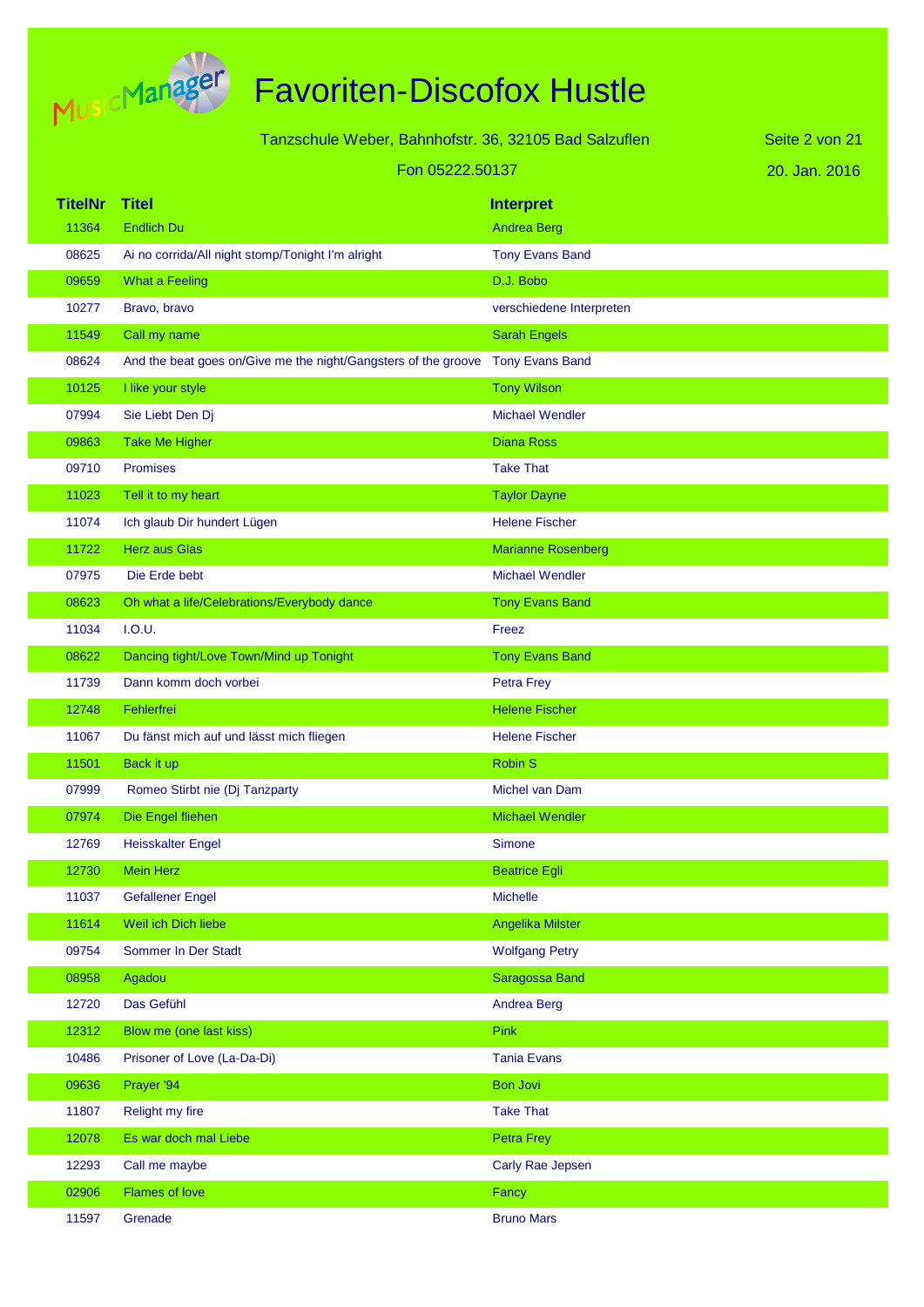

|                |                                                       |                                    | Seite 3 von 21 |
|----------------|-------------------------------------------------------|------------------------------------|----------------|
|                | Tanzschule Weber, Bahnhofstr. 36, 32105 Bad Salzuflen |                                    |                |
|                | Fon 05222.50137                                       |                                    | 20. Jan. 2016  |
| <b>TitelNr</b> | <b>Titel</b>                                          | <b>Interpret</b>                   |                |
| 11937          | Du bist gegangen                                      | <b>Andrea Berg</b>                 |                |
| 12292          | World in your hands                                   | <b>Taio Cruz</b>                   |                |
| 12431          | Happy                                                 | <b>Lighthouse Family</b>           |                |
| 02758          | <b>Believe</b>                                        | Cher                               |                |
| 12306          | Payphone                                              | Maroon 5 feat. Wiz Khalifa         |                |
| 12084          | Du haust mich aus den Socken                          | Petra Frey                         |                |
| 06332          | <b>Moviestar</b>                                      | Harpo                              |                |
| 05150          | Amazing                                               | Seal                               |                |
| 09760          | Tu's doch                                             | <b>Wolfgang Petry</b>              |                |
| 12741          | Und wenn das Schicksal                                | DJ Ötzi                            |                |
| 07977          | <b>Total Riskant</b>                                  | <b>Michael Wendler</b>             |                |
| 12740          | 1000 mal an Dich gedacht                              | Dani                               |                |
| 03052          | The Rigga-Ding-Dong Song                              | <b>Passion Fruit</b>               |                |
| 12759          | Das geht noch immer unter die Haut                    | <b>Kristina Bach</b>               |                |
| 07229          | Please don't go                                       | No Mercy                           |                |
| 12341          | Sonnentanz                                            | Klangkarussell                     |                |
| 11830          | Girls just want to have fun                           | <b>Cyndi Lauper</b>                |                |
| 12725          | <b>Ein uralter Brief</b>                              | <b>Andreas Martin</b>              |                |
| 06692          | Einen Stern der Deinen Namen trägt                    | DJ Ötzi                            |                |
| 00239          | You Won't Forget Me                                   | <b>Klaus Hallen</b>                |                |
| 12442          | Ich will doch nur tanzen                              | <b>Rockstroh</b>                   |                |
| 11927          | Flieg mit mir fort                                    | <b>Andrea Berg</b>                 |                |
| 12426          | Vielleicht niemals                                    | <b>Howard Carpendale</b>           |                |
| 07149          | Do you feel like I feel?                              | <b>Belinda Carlisle</b>            |                |
| 04369          | Ich vermiss Dich wie die Hölle                        | <b>Zlatko</b>                      |                |
| 11712          | Und wenn ich sing                                     | <b>Marianne Rosenberg</b>          |                |
| 02492          | You Are not Alone                                     | <b>Modern Talking</b>              |                |
| 03433          | Mendocino                                             | <b>Ambros Seelos</b>               |                |
| 06246          | I want it that way                                    | <b>Hot Banditoz</b>                |                |
| 07345          | Relax, take it easy                                   | <b>MiKA</b>                        |                |
| 00975          | <b>Beautiful Day</b>                                  | <b>Multi Cult</b>                  |                |
| 11089          | Ist Deine Liebe echt                                  | <b>Blümchen</b>                    |                |
| 03123          | Be with you                                           | <b>Enrique Iglesias</b>            |                |
| 12082          | Aber schön war es halt schon mit Dir                  | Petra Frey                         |                |
| 00282          | Please Don't Go                                       | Double You                         |                |
| 02608          | Da Beat Goes                                          | <b>Klaus Hallen</b>                |                |
| 00280          | Rhythm Is A Dancer                                    | Snap                               |                |
| 12815          | Hier steh ich (und glaub noch immer an die Liebe)     | <b>Charly Brunner &amp; Simone</b> |                |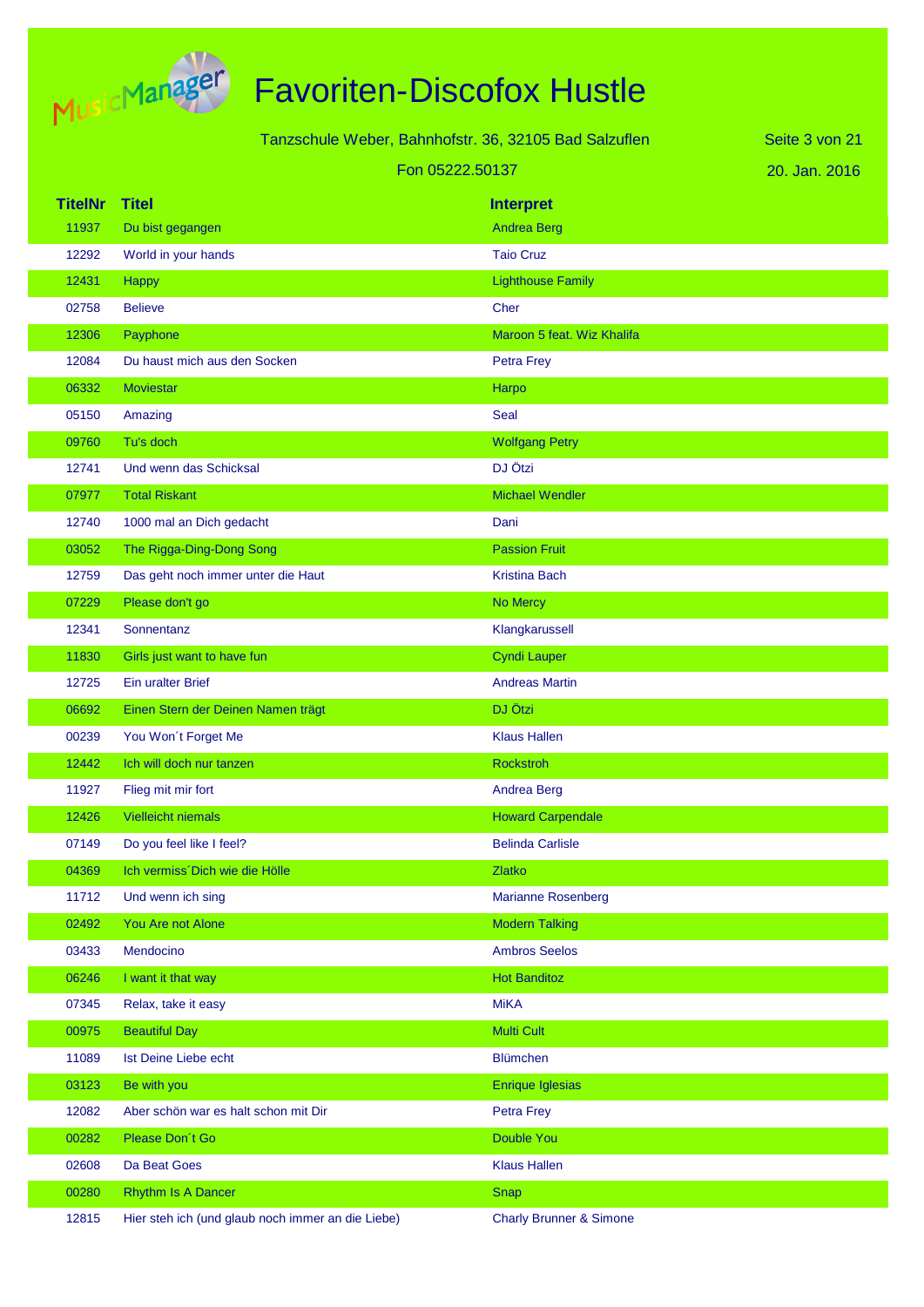

| Tanzschule Weber, Bahnhofstr. 36, 32105 Bad Salzuflen |                                          |                                    | Seite 4 von 21 |
|-------------------------------------------------------|------------------------------------------|------------------------------------|----------------|
|                                                       | Fon 05222.50137                          |                                    | 20. Jan. 2016  |
| <b>TitelNr</b>                                        | <b>Titel</b>                             | <b>Interpret</b>                   |                |
| 00290                                                 | I Can't Get Enough                       | <b>Chyp-Notic</b>                  |                |
| 12817                                                 | Dieses kleine grosse Leben               | <b>Charly Brunner &amp; Simone</b> |                |
| 12821                                                 | Für immer jung                           | <b>Charly Brunner &amp; Simone</b> |                |
| 12819                                                 | Komm wach auf und tanz mit mir           | <b>Charly Brunner &amp; Simone</b> |                |
| 10150                                                 | The riddle                               | Gigi D'Agostino                    |                |
| 01142                                                 | <b>Eenie Meenie</b>                      | Koreana                            |                |
| 11926                                                 | Lebenslänglich                           | Andrea Berg                        |                |
| 06589                                                 | Born to be alive                         | <b>Patrick Hernandez</b>           |                |
| 12347                                                 | Where have you been                      | Rihanna                            |                |
| 03006                                                 | Pablo's Miami mix (I need to know)       | <b>Marc Anthony</b>                |                |
| 06904                                                 | <b>Stomp</b>                             | <b>B.G. The Prince of Rap</b>      |                |
| 07013                                                 | Relight my fire                          | Dan Hartmann                       |                |
| 02952                                                 | Love to infinnity's classic paradise mix | DJ Bobo                            |                |
| 05090                                                 | <b>Absolutely Everybody</b>              | Vio Friedmann                      |                |
| 05126                                                 | <b>New York City Girl</b>                | <b>Modern Talking</b>              |                |
| 07093                                                 | <b>Midlife Crisis</b>                    | <b>Reinhard Fendrich</b>           |                |
| 06377                                                 | <b>Jingle Bells</b>                      | <b>Joe Sopala</b>                  |                |
| 03088                                                 | <b>Bu Gece</b>                           | <b>Tarkan</b>                      |                |
| 01882                                                 | Dub I Dub                                | Me & My                            |                |
| 01503                                                 | Anything                                 | <b>Sydney Youngblood</b>           |                |
| 05929                                                 | <b>Lola's Theme</b>                      | <b>Adriana Romyn</b>               |                |
| 04590                                                 | You Won't Forget Me                      | La Bouche                          |                |
| 05782                                                 | I Will Survive                           | <b>Gloria Gaynor</b>               |                |
| 02780                                                 | All Out Off Love                         | <b>Andru Donalds</b>               |                |
| 02541                                                 | From this moment on                      | <b>Shania Twain</b>                |                |
| 07573                                                 | What hurts the most                      | Orchestra Alec Medina              |                |
| 05235                                                 | Love is so easy now                      | <b>Mixed Emotions</b>              |                |
| 05244                                                 | <b>Moviestar</b>                         | Harpo                              |                |
| 01205                                                 | Fever                                    | Madonna                            |                |
| 03632                                                 | <b>Waiting for Tonight</b>               | Jennifer Lopez                     |                |
| 04895                                                 | Celebration                              | Kool & the Gang                    |                |
| 01086                                                 | <b>Radio Version</b>                     | DJ Bobo                            |                |
| 00073                                                 | Go West!                                 | <b>Klaus Hallen</b>                |                |
| 10536                                                 | Lost in you                              | <b>Matt Bianco</b>                 |                |
| 04424                                                 | Angel                                    | <b>Lionel Richie</b>               |                |
| 01265                                                 | I Don't Wanna Get Hurt                   | Markus Schöffl                     |                |
| 00284                                                 | Turn Up The Music                        | Dr. Baker                          |                |
| 06805                                                 | Losing my mind                           | Liza Minnelli                      |                |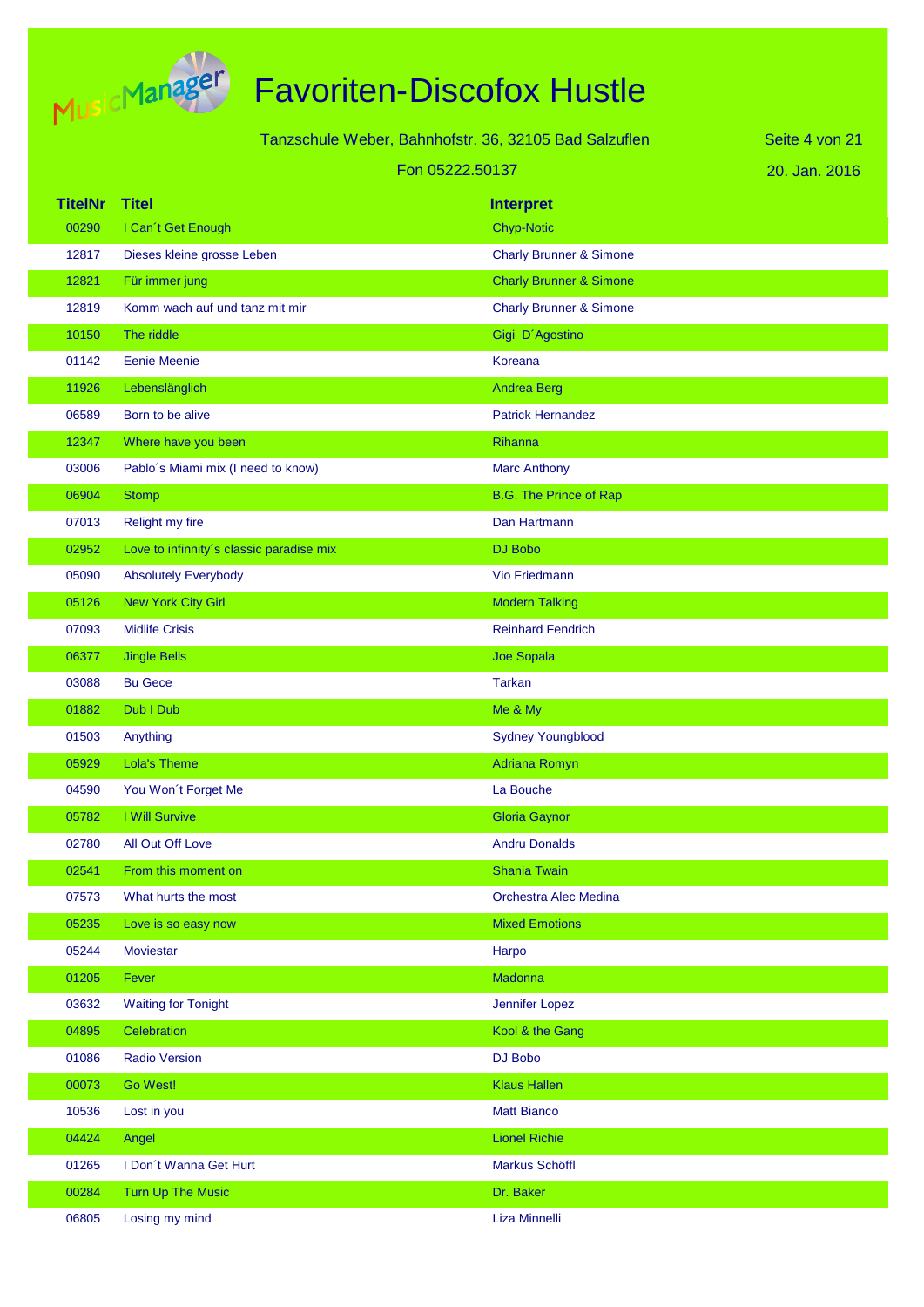

| Tanzschule Weber, Bahnhofstr. 36, 32105 Bad Salzuflen |                                   |                                  | Seite 5 von 21 |
|-------------------------------------------------------|-----------------------------------|----------------------------------|----------------|
|                                                       | Fon 05222.50137                   |                                  | 20. Jan. 2016  |
| <b>TitelNr</b>                                        | <b>Titel</b>                      | <b>Interpret</b>                 |                |
| 06884                                                 | Let me love you boy               | Snatch feat. Cheryl Pepsii Riley |                |
| 06636                                                 | Voulez-vous danser?               | <b>Ace Of Base</b>               |                |
| 11035                                                 | Stars on 45                       | Stars on 45                      |                |
| 06863                                                 | Absolutely everybody              | Vanessa Amorosi                  |                |
| 06646                                                 | The music is no good without you  | <b>Cher</b>                      |                |
| 04015                                                 | <b>Around The World</b>           | <b>ATC</b>                       |                |
| 04027                                                 | Mitten in der Nacht               | <b>Matthias Carras</b>           |                |
| 06870                                                 | La passion                        | Gigi D'Agostino                  |                |
| 06639                                                 | <b>Waiting for magic</b>          | <b>Ace Of Base</b>               |                |
| 01211                                                 | <b>Catch A Fire</b>               | Haddaway                         |                |
| 06648                                                 | Dov'E l'amore                     | Cher                             |                |
| 03486                                                 | This Is Love                      | Dascha and Rio Bravo             |                |
| 02908                                                 | I'm alive                         | Saphir                           |                |
| 03020                                                 | <b>Listen To The Music</b>        | Dancelife Studio Orchestra       |                |
| 03059                                                 | <b>Sexy sexy Lover</b>            | <b>Modern Talking</b>            |                |
| 07230                                                 | Vamonos (hey chico are you ready) | Garcia                           |                |
| 03392                                                 | Ain't That A Lot Of Love          | <b>Simply Red</b>                |                |
| 07354                                                 | Everytime we touch                | Orchestra Alec Medina            |                |
| 03479                                                 | I Won't Let You Go                | Agnetha Fältskog                 |                |
| 03480                                                 | Love Is Everywhere                | Caught in the Act                |                |
| 03481                                                 | One Of A Kind                     | Caught in the Act                |                |
| 03002                                                 | Baby i need your love             | Corona                           |                |
| 03482                                                 | Caught In The Act Of Love         | Caught in the Act                |                |
| 03000                                                 | I gotta keep dancin               | Corona                           |                |
| 03566                                                 | <b>Listen To The Music</b>        | <b>Swinging World</b>            |                |
| 07544                                                 | Darling I think about you         | <b>Klaus Hallen</b>              |                |
| 07545                                                 | Every time we touch               | <b>Klaus Hallen</b>              |                |
| 07579                                                 | <b>Summer love</b>                | <b>Mark Medlock</b>              |                |
| 03636                                                 | Tell Me Why                       | Prezioso                         |                |
| 03637                                                 | Love Is The Answer                | <b>Daisy Dee</b>                 |                |
| 03743                                                 | Wonderland                        | <b>Passion Fruit</b>             |                |
| 03742                                                 | The Riddle                        | Gigi D'Agostino                  |                |
| 03690                                                 | <b>Be My Lover</b>                | La Bouche                        |                |
| 07419                                                 | I don't wanna get hurt            | Markus Schöffl                   |                |
| 02896                                                 | <b>Mechanic Sense</b>             | Michiel van der Kuy              |                |
| 02242                                                 | We don't talk any more            | <b>Cliff Richard</b>             |                |
| 02516                                                 | Darlin'l Think About you          | <b>Marcus Döring</b>             |                |

02575 Heaven's What I Feel Gloria Estefan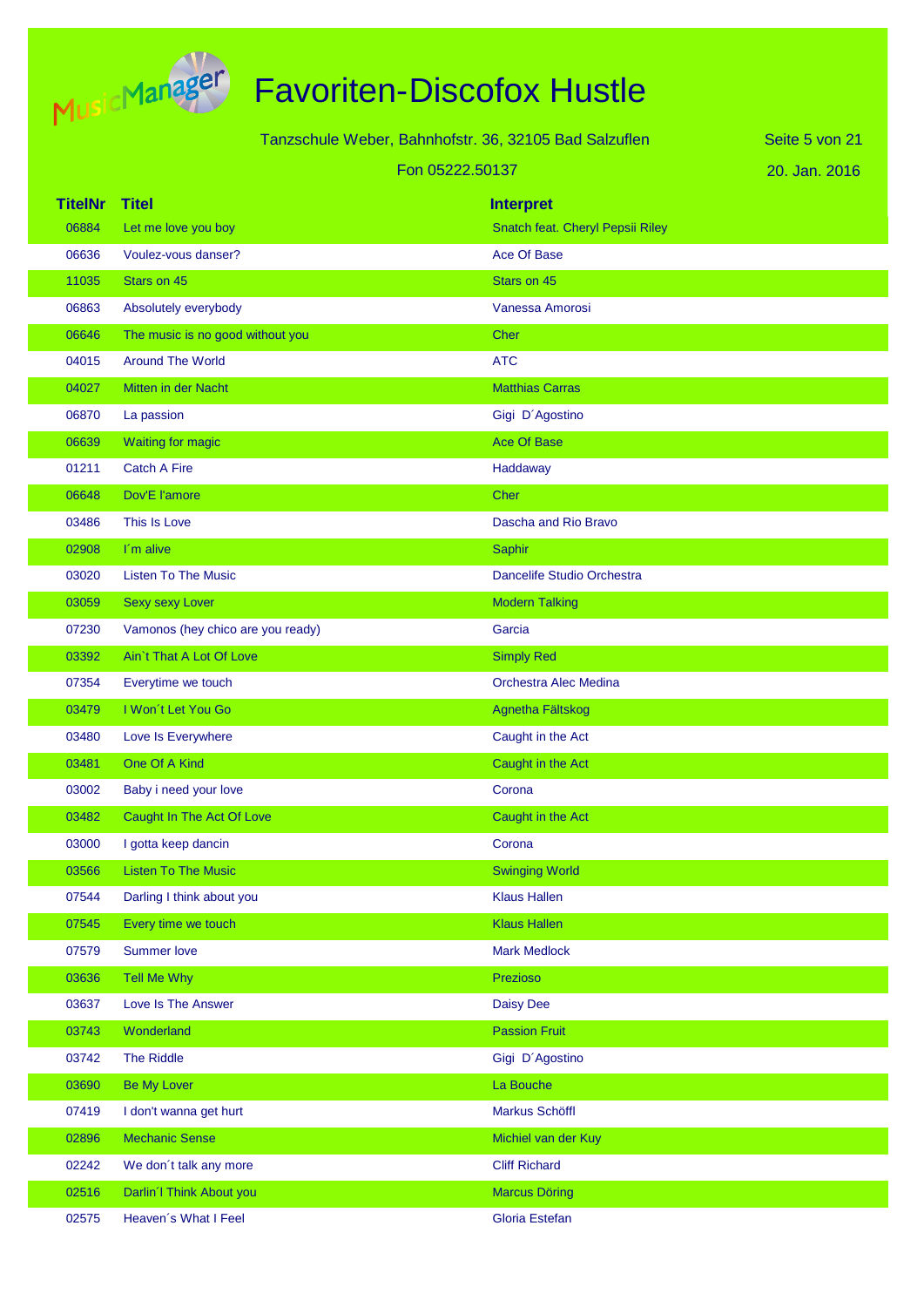

Tanzschule Weber, Bahnhofstr. 36, 32105 Bad Salzuflen Fon 05222.50137

20. Jan. 2016 Seite 6 von 21

| <b>TitelNr Titel</b> |                               | <b>Interpret</b>               |
|----------------------|-------------------------------|--------------------------------|
| 02734                | I don't like rainy days       | Gina T.                        |
| 02754                | <b>Stars</b>                  | Roxette                        |
| 02759                | Almighty definitve mix        | <b>Cher</b>                    |
| 03982                | Feel The Heat Of The Night    | Masterboy                      |
| 06906                | Disco's revenge               | <b>Gusto</b>                   |
| 06934                | Now that I own the BBC        | <b>Sparks</b>                  |
| 07120                | One & One                     | <b>Edyta Gorniak</b>           |
| 06939                | Hechizo de Luna               | <b>Azucar Moreno</b>           |
| 06895                | Don't walk away               | Caught in the Act              |
| 07007                | Que sera mi vida              | <b>The Gibson Brothers</b>     |
| 06375                | <b>Brazil</b>                 | <b>Bellini</b>                 |
| 07065                | <b>Party Mix</b>              | Claudia Jung                   |
| 02911                | <b>Summer Sun</b>             | <b>Texas</b>                   |
| 07082                | Believe it or not             | <b>Orchester Ambros Seelos</b> |
| 02912                | New York City Boy             | Pet Shop Boys                  |
| 02953                | Dové L'Amore                  | Cher                           |
| 02975                | The Hustlers Dance mix        | van McCoy                      |
| 02997                | Try me out                    | Corona                         |
| 03926                | <b>Waiting For Tonight</b>    | <b>Vio Friedmann</b>           |
| 06243                | <b>Love Generation</b>        | <b>Bob Sinclair</b>            |
| 05091                | Angel                         | <b>Vio Friedmann</b>           |
| 05187                | <b>Country Roads</b>          | <b>Hermes House Band</b>       |
| 06270                | <b>Go West</b>                | Pet Shop Boys                  |
| 06254                | You                           | Novaspace                      |
| 05122                | <b>Witchqueen Of Eldorado</b> | <b>Modern Talking</b>          |
| 05629                | Veo veo                       | <b>Klaus Hallen</b>            |
| 00509                | Relight my fire               | <b>Take That</b>               |
| 05567                | Cheeky song (touch my bum)    | <b>Casa Musica</b>             |
| 04737                | Night and day                 | <b>Velvet Tanzorchester</b>    |
| 06245                | Hung up                       | Madonna                        |
| 05189                | <b>Bongo Man</b>              | <b>Passion Fruit</b>           |
| 05167                | <b>Erinner Dich</b>           | Klee                           |
| 06242                | No, no, never                 | <b>Texas Lightning</b>         |
| 00979                | The Grid Radio Edit           | <b>Sparks</b>                  |
| 05005                | Daylight In Your Eyes         | <b>No Angels</b>               |
| 05368                | Rhythm of the night           | pro media musik gmbh           |
| 06224                | Hung Up                       | Pepe Lienhard Orchestra        |
| 06195                | Angel                         | <b>Klaus Hallen</b>            |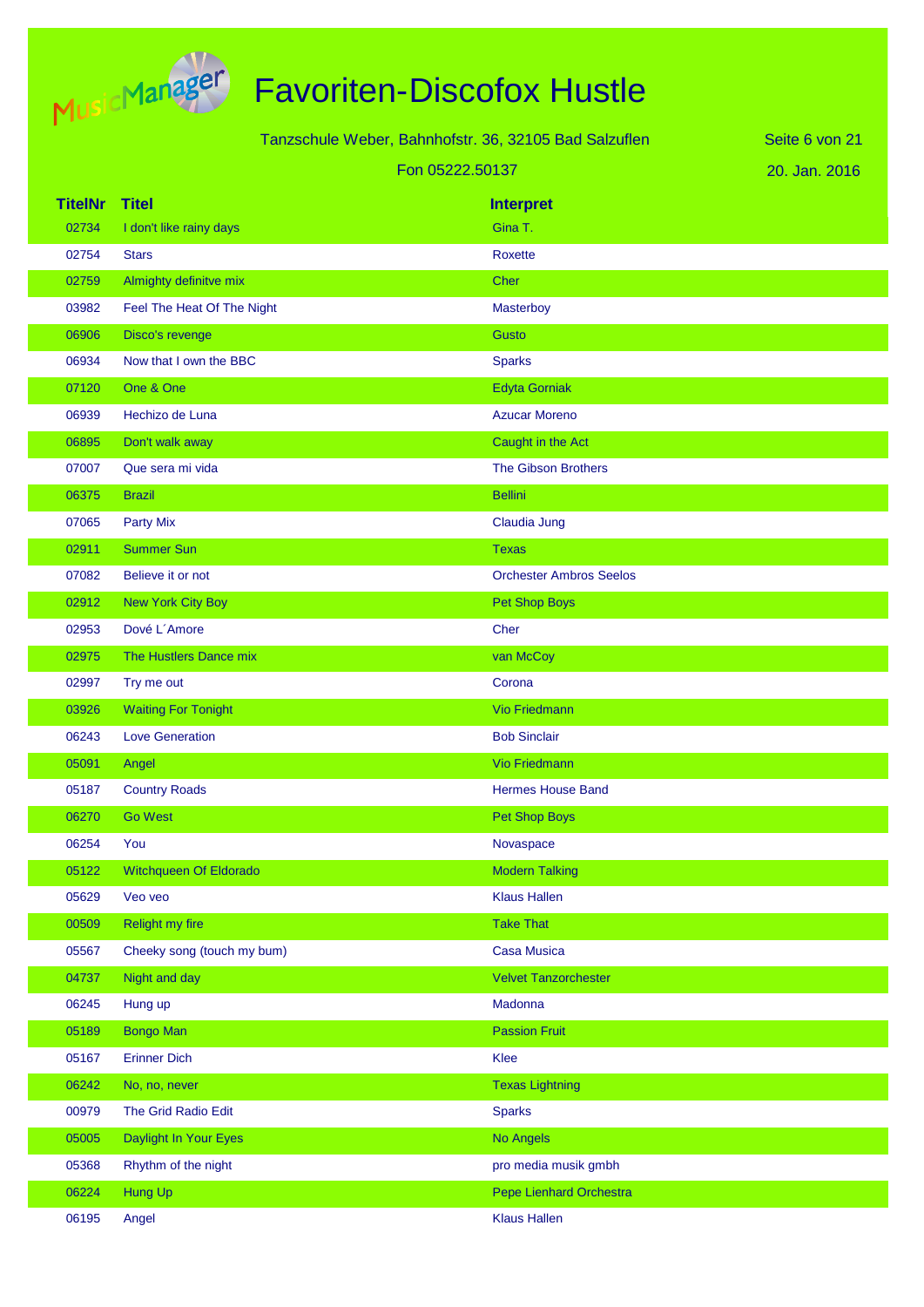

|                | Tanzschule Weber, Bahnhofstr. 36, 32105 Bad Salzuflen       |                            | Seite 7 von 21 |
|----------------|-------------------------------------------------------------|----------------------------|----------------|
|                | Fon 05222.50137                                             |                            | 20. Jan. 2016  |
| <b>TitelNr</b> | <b>Titel</b>                                                | <b>Interpret</b>           |                |
| 00613          | <b>The Hustle</b>                                           | <b>Klaus Hallen</b>        |                |
| 06247          | Out of touch                                                | Liptop                     |                |
| 05149          | Disappear                                                   | No Angels                  |                |
| 05249          | It's A Real Good Feeling                                    | <b>Peter Kent</b>          |                |
| 04574          | My Heart Beats Like A Drum                                  | <b>ATC</b>                 |                |
| 04575          | Solu Tu                                                     | Highland                   |                |
| 05246          | Yes Sir, I Can Boogie                                       | <b>Baccara</b>             |                |
| 05250          | Words                                                       | F.R. David                 |                |
| 05151          | La histeria                                                 | <b>Marquess</b>            |                |
| 05258          | You want love (Maria, Maria)                                | <b>Drafi Deutscher</b>     |                |
| 05334          | Living on my own                                            | <b>Freddie Mercury</b>     |                |
| 05500          | Outside                                                     | Casa Musica                |                |
| 04759          | A night to remember                                         | <b>Klaus Hallen</b>        |                |
| 03049          | <b>Two Times</b>                                            | Ann Lee                    |                |
| 04731          | Daylight in your eyes                                       | No Angels                  |                |
| 05148          | <b>Pur Hitmix</b>                                           | Partynator                 |                |
| 05470          | Desénchantée                                                | <b>Vio Friedmann</b>       |                |
| 06347          | Samba in your casa                                          | <b>Matt Bianco</b>         |                |
| 05336          | Keep on Dancin'                                             | D.J. Bobo                  |                |
| 04423          | the spirit of the hawk                                      | Rednex                     |                |
| 04634          | Oh L'Amour                                                  | <b>Erasure</b>             |                |
| 05191          | <b>Looking 4 Happiness</b>                                  | <b>Naive</b>               |                |
| 03293          | My Heart Goes Boom                                          | <b>French Affair</b>       |                |
| 03197          | <b>Blues House</b>                                          | Dancelife Studio Orchestra |                |
| 02802          | <b>Fiesta Mayor</b>                                         | <b>Risquee</b>             |                |
| 03054          | All or nothing                                              | Cher                       |                |
| 07342          | Scream out loud                                             | <b>Soccx</b>               |                |
| 05389          | <b>Make Luv</b>                                             | Casa Musica                |                |
| 02900          | Oh what a life                                              | <b>Gloria Gaynor</b>       |                |
| 05344          | Impossible                                                  | Captain Hollywood          |                |
| 03738          | Give It Up                                                  | Peace, Love and Harmony    |                |
| 05337          | Slave to the vibe                                           | Aftershock                 |                |
| 07083          | Domani l'amore vincera                                      | <b>Claudia Jung</b>        |                |
| 03003          | When i give my love                                         | Corona                     |                |
| 06638          | Hear me calling                                             | <b>Ace Of Base</b>         |                |
| 03899          | Once In A Lifetime                                          | Ines                       |                |
| 05307          | Single Mix Lady on Ice, Slice me nice, Chinese Eyes, Bolero | Fancy                      |                |
| 05262          | <b>Big Big World</b>                                        | Emilia                     |                |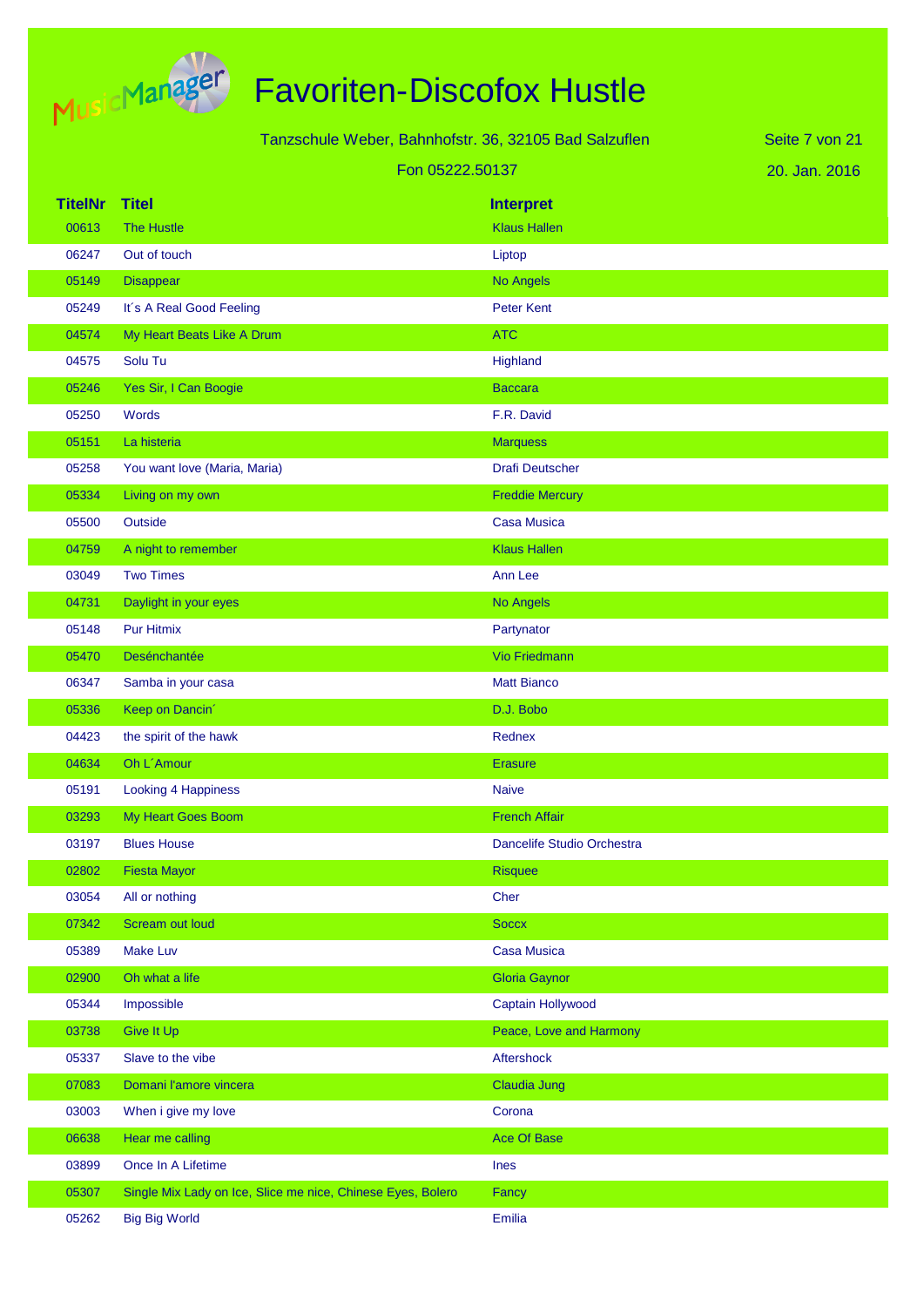

| Tanzschule Weber, Bahnhofstr. 36, 32105 Bad Salzuflen |                                   |                               | Seite 8 von 21 |
|-------------------------------------------------------|-----------------------------------|-------------------------------|----------------|
|                                                       | Fon 05222.50137                   |                               | 20. Jan. 2016  |
| <b>TitelNr</b>                                        | <b>Titel</b>                      | <b>Interpret</b>              |                |
| 07113                                                 | Ready or not                      | DJ Dado & Simone Jay          |                |
| 03001                                                 | The rhythum of the night          | Corona                        |                |
| 03904                                                 | I'm Your Man                      | Enrique Iglesias              |                |
| 05346                                                 | <b>Declaration</b>                | <b>Sir Prize</b>              |                |
| 06546                                                 | Je suis, tu es                    | <b>The Shorts</b>             |                |
| 04371                                                 | Ich will nur Dich                 | Alex                          |                |
| 00506                                                 | Everything changes                | <b>Take That</b>              |                |
| 06303                                                 | How I learned to hate Rock'n'Roll | Pet Shop Boys                 |                |
| 06656                                                 | La copa de la vida                | <b>Ricky Martin</b>           |                |
| 07396                                                 | Lola's Theme                      | <b>Klaus Hallen</b>           |                |
| 05680                                                 | <b>Get Down On It</b>             | Karl Schmidt Big Band         |                |
| 04629                                                 | <b>True Faith</b>                 | <b>New Order</b>              |                |
| 03633                                                 | <b>Tonite</b>                     | <b>Phats &amp; Small</b>      |                |
| 06761                                                 | I was made for loving you         | <b>Vocal Coverversion</b>     |                |
| 01135                                                 | Radio                             | No Mercy                      |                |
| 06517                                                 | Es war einmal eine Gitarre        | Lars Berghagen                |                |
| 06871                                                 | The spirit of the hawk            | <b>Rednex</b>                 |                |
| 03487                                                 | What is Love                      | Haddaway                      |                |
| 03492                                                 | <b>Nothing Compares</b>           | <b>Chyp-Notic</b>             |                |
| 05147                                                 | I don't feel like dancing         | <b>Glitter Sisters</b>        |                |
| 05707                                                 | <b>Sweet Georgia Brown</b>        | <b>New Ballroom Orchestra</b> |                |
| 04596                                                 | Da Ya Think I'm Sexy?             | N-Tance                       |                |
| 04633                                                 | <b>Living On Video</b>            | Trans - X                     |                |
| 03688                                                 | <b>Forget Me Nots</b>             | La Bouche                     |                |
| 05152                                                 | Voyage voyage                     | Kate Ryan                     |                |
| 03736                                                 | <b>Baker Street</b>               | Undercover                    |                |
| 07343                                                 | Serpentine                        | Reamonn                       |                |
| 02909                                                 | <b>Mystical Experience</b>        | <b>Boyzone</b>                |                |
| 05490                                                 | From New York to L.A.             | <b>Klaus Hallen</b>           |                |
| 06633                                                 | Young and proud                   | Ace Of Base                   |                |
| 07061                                                 | You are not alone                 | <b>Michael Jackson</b>        |                |
| 05233                                                 | Bring back (sha na na)            | <b>Mixed Emotions</b>         |                |
| 05340                                                 | Night in Motion                   | Alex                          |                |
| 02999                                                 | I wan't your love                 | Corona                        |                |
| 06620                                                 | Get up                            | Technotronic                  |                |
| 05185                                                 | Angel                             | <b>Franklin Brown</b>         |                |
| 02901                                                 | Baby come back                    | Caught in the Act             |                |
| 09759                                                 | Bronze, Silber und Gold           | <b>Wolfgang Petry</b>         |                |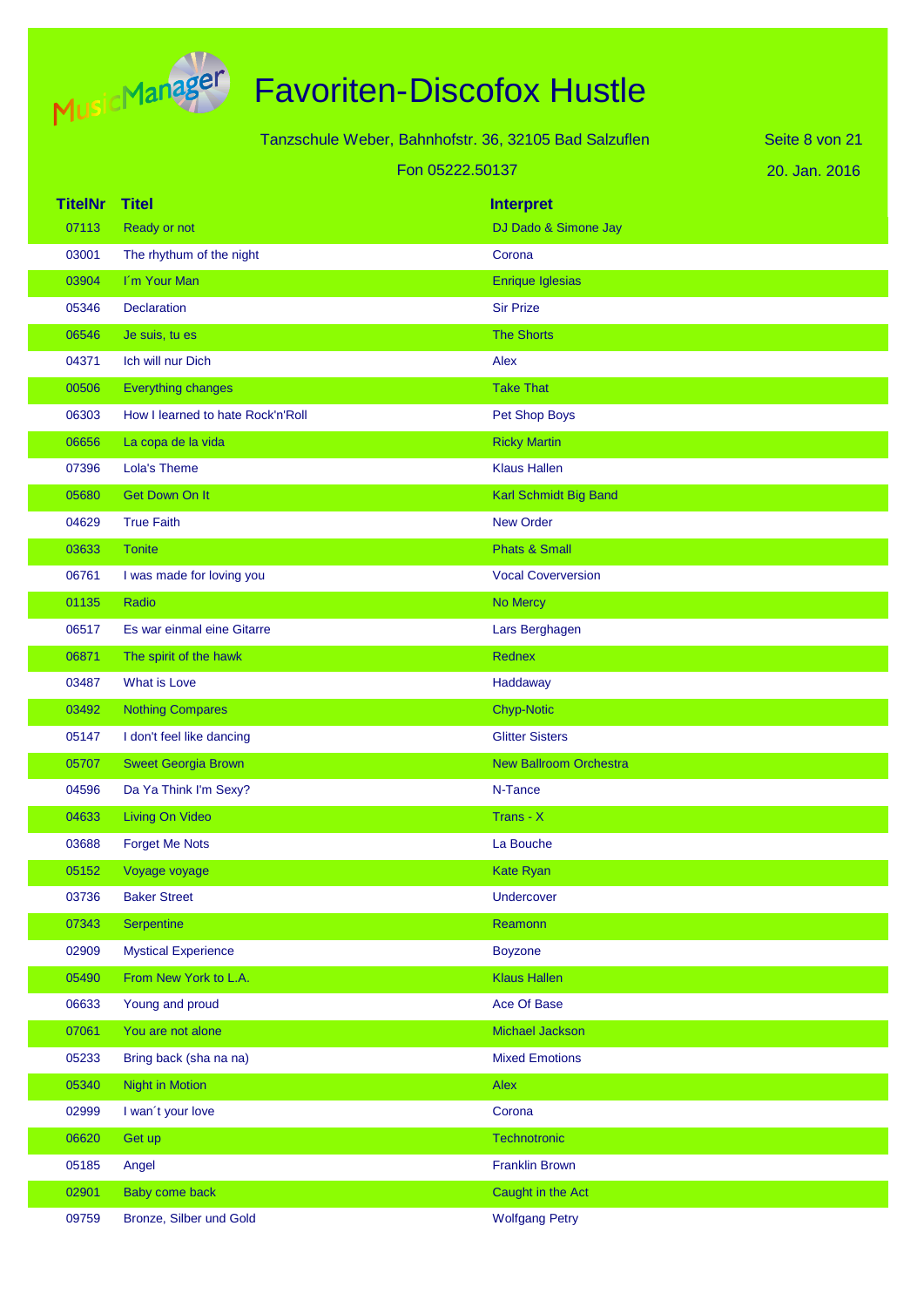

# Favoriten-Discofox Hustle

| Tanzschule Weber, Bahnhofstr. 36, 32105 Bad Salzuflen |                                        |                                 | Seite 9 von 21 |
|-------------------------------------------------------|----------------------------------------|---------------------------------|----------------|
|                                                       | Fon 05222.50137                        |                                 | 20. Jan. 2016  |
| <b>TitelNr</b>                                        | <b>Titel</b>                           | <b>Interpret</b>                |                |
| 03956                                                 | gonna Get Along Without You Now        | <b>Viola Wills</b>              |                |
| 06865                                                 | Feel the beat                          | <b>Darude</b>                   |                |
| 02787                                                 | Tearin' up my heart                    | <b>N SYNC</b>                   |                |
| 04603                                                 | Disco-Hase                             | <b>Günter Noris</b>             |                |
| 03085                                                 | Do You Believe                         | DJ Bobo                         |                |
| 06365                                                 | 300 PS                                 | Erste Allgemeine Verunsicherung |                |
| 04631                                                 | Just Can't Get Enough                  | Depeche Mode                    |                |
| 04987                                                 | Why Oh Why                             | <b>ATC</b>                      |                |
| 04613                                                 | A Walk In The Park                     | <b>Nic Stracker Band</b>        |                |
| 03689                                                 | <b>Sweet Dreams</b>                    | La Bouche                       |                |
| 07124                                                 | <b>Love Message</b>                    | verschiedene Interpreten        |                |
| 07595                                                 | On the beat                            | <b>Klaus Hallen</b>             |                |
| 03080                                                 | <b>You Are Not Alone</b>               | <b>Modern Talking</b>           |                |
| 03082                                                 | Love Is Like A Rainbow                 | <b>Modern Talking</b>           |                |
| 03083                                                 | It Hurts so Good                       | <b>Modern Talking</b>           |                |
| 03084                                                 | <b>Taxi Girl</b>                       | <b>Modern Talking</b>           |                |
| 05006                                                 | <b>What A Feeling</b>                  | DJ Bobo und Irene Cara          |                |
| 05158                                                 | You're Not Alone                       | <b>ATB</b>                      |                |
| 05124                                                 | There's Something In The Air           | <b>Modern Talking</b>           |                |
| 04372                                                 | <b>Latino Lover</b>                    | Loona                           |                |
| 05155                                                 | <b>Like A Prayer</b>                   | Mad's House                     |                |
| 05186                                                 | Let U Go                               | <b>ATB</b>                      |                |
| 07015                                                 | We got the Funk                        | <b>Positive Force</b>           |                |
| 06959                                                 | Ein bißchen näher zu Dir               | <b>Kristina Bach</b>            |                |
| 02804                                                 | <b>Bailamos</b>                        | <b>Enrique Iglesias</b>         |                |
| 05350                                                 | The Key, The Secret                    | <b>Urban Cookie Collection</b>  |                |
| 06902                                                 | Shout!                                 | The Free                        |                |
| 07012                                                 | Hot shot                               | <b>Karen Young</b>              |                |
| 05471                                                 | Love, sex and sunshine                 | Vio Friedmann                   |                |
| 02801                                                 | <b>Baby Come Back</b>                  | M+L: Zabler, Zundl, Skywalker   |                |
| 05884                                                 | <b>Mary Lou</b>                        | Rednex                          |                |
| 05568                                                 | Tu es foutu                            | <b>Casa Musica</b>              |                |
| 07119                                                 | Anybody (movin' on) friends radio edit | Masterboy                       |                |
| 02904                                                 | Pump up the jam                        | Technotronic                    |                |
| 06252                                                 | Pump it up                             | <b>Danzel</b>                   |                |
| 06331                                                 | Doo Daah                               | Cartoons                        |                |
| 06251                                                 | You are all of that                    | <b>Danzel</b>                   |                |

06339 Samstag Nacht Howard Carpendale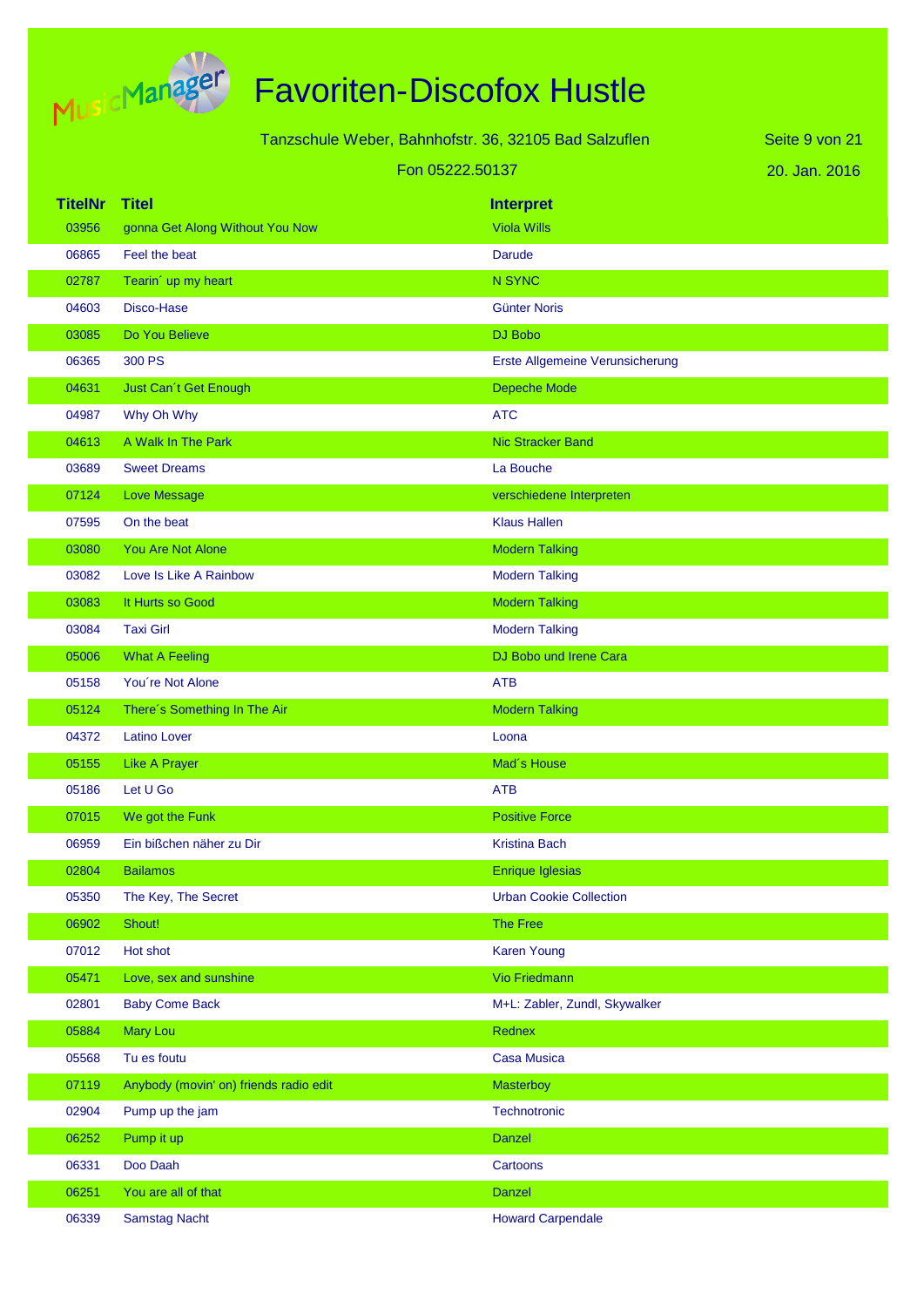

Tanzschule Weber, Bahnhofstr. 36, 32105 Bad Salzuflen

Fon 05222.50137

20. Jan. 2016 Seite 10 von 21

| <b>TitelNr</b> | <b>Titel</b>                         | <b>Interpret</b>             |
|----------------|--------------------------------------|------------------------------|
| 06357          | On y va                              | Beam & Yanou                 |
| 06178          | Mamma Mia                            | In-Grid                      |
| 07085          | Domani l'amore vincera               | Claudia Jung                 |
| 02996          | <b>Baby</b>                          | Corona                       |
| 06336          | The Ultimate Rednex Mega Mix         | <b>Rednex</b>                |
| 03888          | <b>Dance Medley</b>                  | Saragossa Band               |
| 06319          | Honey                                | <b>Mike Diehl</b>            |
| 03890          | <b>Soul Medley</b>                   | Saragossa Band               |
| 07600          | Tell me                              | Shakin' Stevens              |
| 03891          | <b>Caribian Medley</b>               | Saragossa Band               |
| 06253          | Summer of love                       | Novaspace                    |
| 05003          | Up & Down                            | <b>Billy More</b>            |
| 03892          | Dance With The Saragossa Band Part I | <b>Saragossa Band</b>        |
| 04016          | <b>Feel The Heat</b>                 | Masterboy                    |
| 07604          | Pink champagne                       | Shakin' Stevens              |
| 04035          | <b>Goldener Reiter</b>               | Joachim Witt                 |
| 03740          | Anton aus Tirol                      | DJ Ötzi                      |
| 04573          | Who Let The Dogs Out                 | <b>Baha Men</b>              |
| 03701          | <b>Painter Man</b>                   | Boney M.                     |
| 04161          | <b>Around The World</b>              | <b>Tina Starre</b>           |
| 04593          | <b>Tango Passion</b>                 | Largo                        |
| 04038          | Ein Jahr (es geht voran)             | Fehlfarben                   |
| 04037          | <b>Der Knutschfleck</b>              | Ixi                          |
| 04232          | Good-bye Jonny                       | <b>Hugo Strasser</b>         |
| 03748          | <b>Disco Disco</b>                   | <b>Mabel</b>                 |
| 03713          | All I Really Want                    | <b>Kim Lukas</b>             |
| 03737          | How Long                             | <b>Undercover</b>            |
| 04030          | Shine Like A Star                    | Berri                        |
| 04632          | Heart                                | Pet Shop Boys                |
| 06344          | Jaba Daba                            | <b>Bluehouse</b>             |
| 03747          | Greensleeves                         | Nomansland                   |
| 06352          | und jetzt alle                       | verschiedene Interpreten     |
| 06222          | Shine on                             | <b>Orchestra Alec Medina</b> |
| 06341          | Dance dance dance                    | <b>Howard Carpendale</b>     |
| 04701          | Omaha Strada                         | <b>Ambros Seelos</b>         |
| 06582          | Born to be alive                     | <b>Patrick Hernandez</b>     |
| 05343          | Piece of my heart                    | Intermission                 |
| 05159          | Holiday                              | Mad's House                  |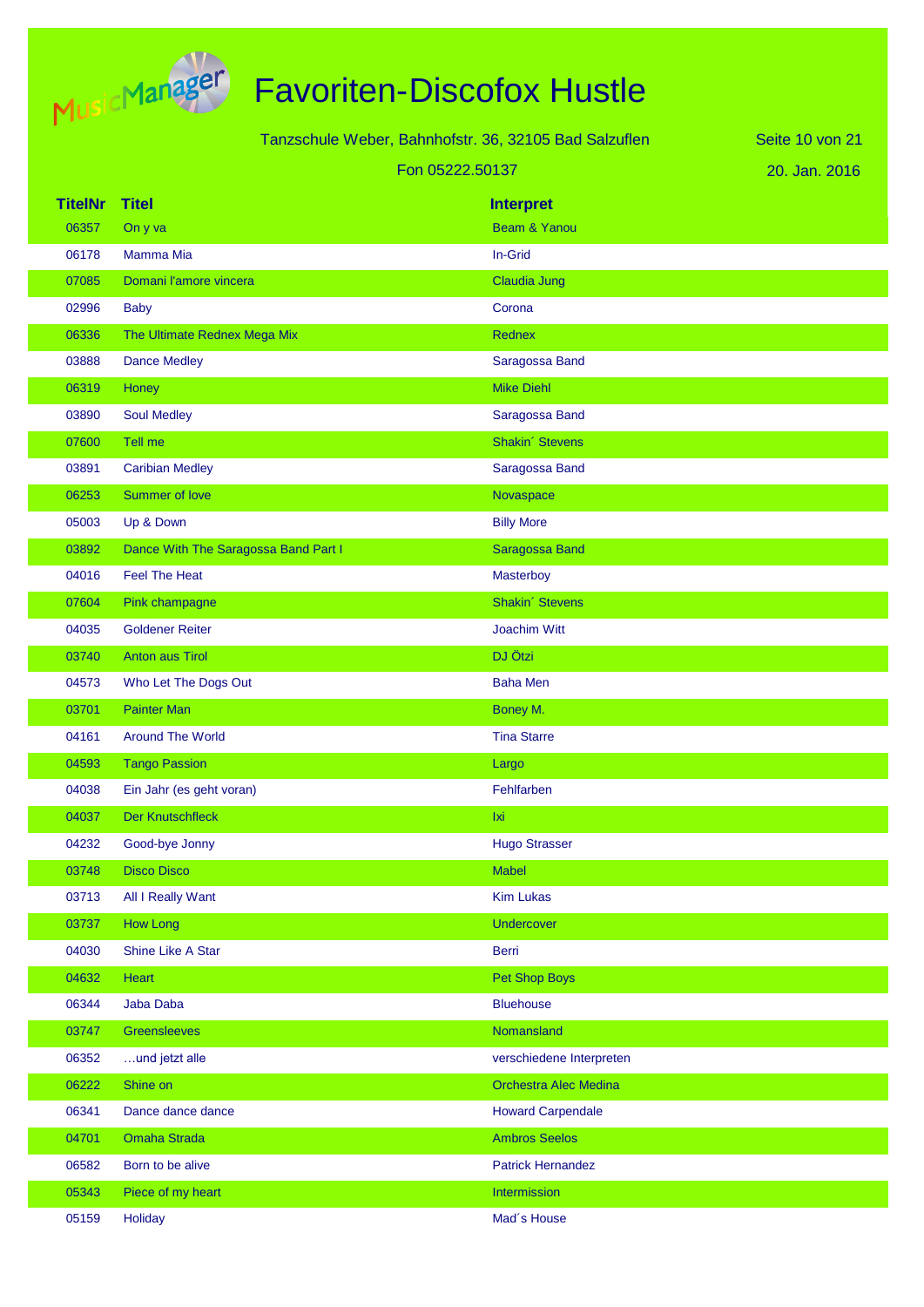

Tanzschule Weber, Bahnhofstr. 36, 32105 Bad Salzuflen

Fon 05222.50137

20. Jan. 2016 Seite 11 von 21

| <b>TitelNr</b> | <b>Titel</b>                              | <b>Interpret</b>          |
|----------------|-------------------------------------------|---------------------------|
| 05390          | Fast food song                            | <b>Casa Musica</b>        |
| 05161          | This Is My Time                           | Sascha                    |
| 07005          | Shake your body                           | The Jacksons              |
| 05345          | Everybody needs somebody                  | Masterboy                 |
| 07223          | Got the rhythm                            | Rhythm Inc.               |
| 05119          | <b>SMS To My Heart</b>                    | <b>Modern Talking</b>     |
| 07213          | Samba de Janeiro                          | <b>Bellini</b>            |
| 05157          | <b>Geisha Dreams</b>                      | Rollergirl                |
| 03894          | Dance With The Saragossa Band Part III    | Saragossa Band            |
| 07156          | World of love                             | <b>Belinda Carlisle</b>   |
| 05342          | Talk to me                                | <b>Odyssey</b>            |
| 05341          | We are going on down                      | <b>Deadly Sins</b>        |
| 05339          | It's Raining Men                          | Chocolate                 |
| 05335          | Got to get it                             | <b>Culture Beat</b>       |
| 03896          | <b>Medley Radio Cut</b>                   | Saragossa Band            |
| 07216          | El Tiburon                                | Proyecto Uno              |
| 05791          | You're the first, the last, my everything | <b>Barry White</b>        |
| 05118          | Last Exit To Brooklyn                     | <b>Modern Talking</b>     |
| 07524          | Cowboy und Indianer                       | <b>Olaf Henning</b>       |
| 06036          | Theme from S'Express                      | S'Express                 |
| 05885          | Old pop in an oak                         | Rednex                    |
| 07086          | <b>American Pie</b>                       | <b>Just Luis</b>          |
| 06885          | The field of love                         | <b>ATB</b> feat. York     |
| 05800          | <b>Riding alone</b>                       | Rednex                    |
| 07339          | For you                                   | <b>The Disco Boys</b>     |
| 05798          | Cotton Eye Joe                            | Rednex                    |
| 05425          | <b>Latino Lover</b>                       | Loona                     |
| 05551          | Who do you love now?                      | <b>Casa Musica</b>        |
| 05533          | There must be an angel                    | pro media musik gmbh      |
| 05153          | Dance & Shout                             | Shaggy                    |
| 03983          | <b>Run Away</b>                           | M.C. Sar & The Real McCoy |
| 05453          | Vacaciones                                | Dos Sombreros             |
| 05432          | <b>Baila Chica baila</b>                  | Da Jango                  |
| 03893          | Dance With The Saragossa Band Part II     | Saragossa Band            |
| 05799          | Hittin' The Way                           | Rednex                    |
| 03051          | Mamboleo                                  | Loona                     |
| 03499          | <b>Hale Hey Louise</b>                    | <b>Ricky King</b>         |
| 02998          | I don't wanna be a star                   | Corona                    |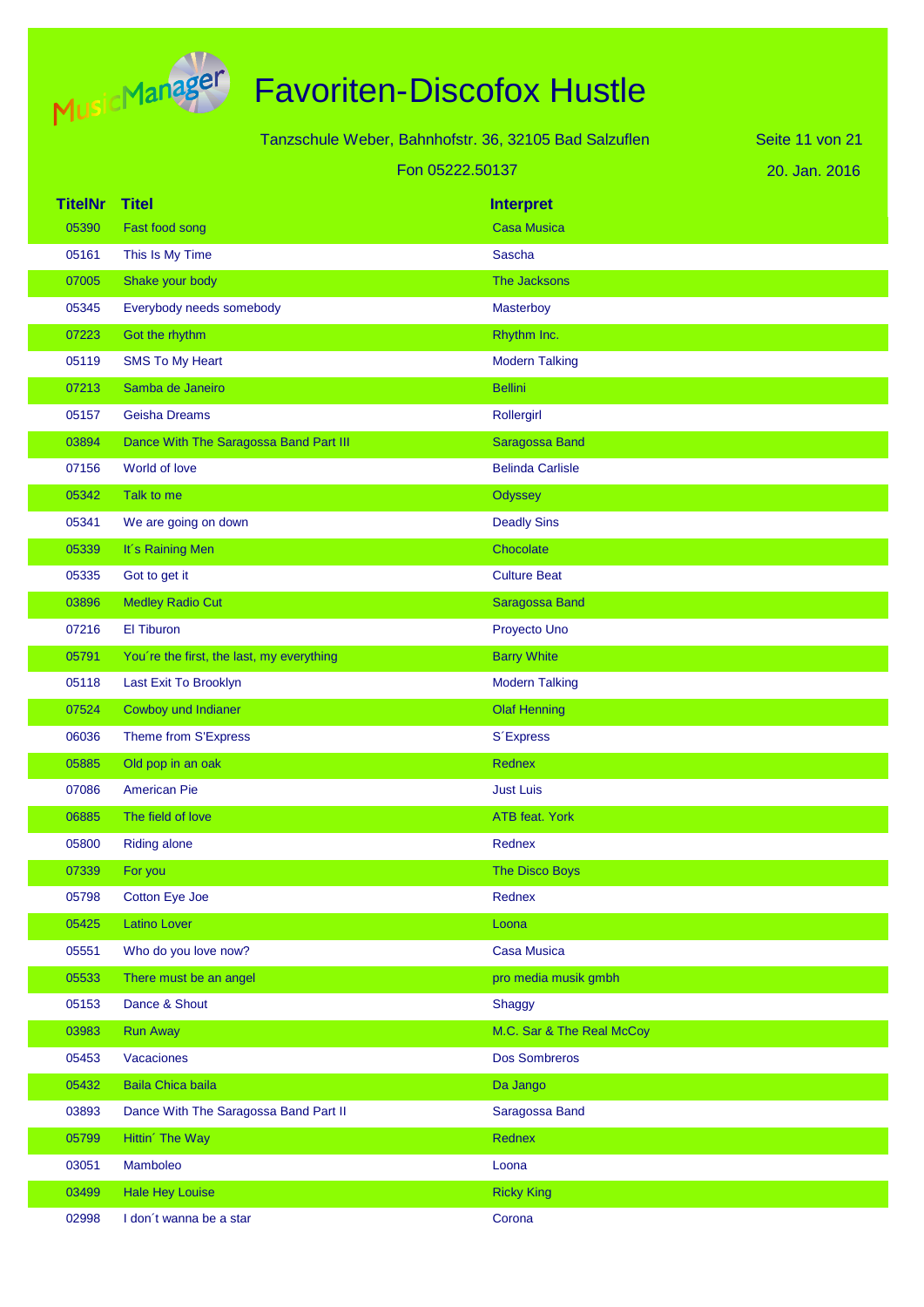

|                |                               | Tanzschule Weber, Bahnhofstr. 36, 32105 Bad Salzuflen |                                 | Seite 12 von 21 |
|----------------|-------------------------------|-------------------------------------------------------|---------------------------------|-----------------|
|                | Fon 05222.50137               |                                                       |                                 | 20. Jan. 2016   |
| <b>TitelNr</b> | <b>Titel</b>                  |                                                       | <b>Interpret</b>                |                 |
| 03465          | Good-bye Jonny                |                                                       | <b>Hugo Strasser</b>            |                 |
| 03393          | <b>Sexy Sexy Lover</b>        |                                                       | <b>Modern Talking</b>           |                 |
| 02903          | Habla me luna                 |                                                       | <b>Basic Connection</b>         |                 |
| 03634          | <b>Rainbow Country</b>        |                                                       | <b>Bob Marley</b>               |                 |
| 02907          | Neverending story             |                                                       | Limahl                          |                 |
| 03638          | Can't Take My Eyes            |                                                       | <b>Hermes House Band</b>        |                 |
| 02902          | I live the nightlife          |                                                       | <b>Superfox</b>                 |                 |
| 03004          | Do you want me                |                                                       | Corona                          |                 |
| 03635          | Move Your Body                |                                                       | Eifel 65                        |                 |
| 03631          | <b>Super Trouper</b>          |                                                       | A Teens                         |                 |
| 03691          | <b>Where Do You Go</b>        |                                                       | La Bouche                       |                 |
| 03053          | Porque Te Vas                 |                                                       | Masterboy                       |                 |
| 03056          | Blue (Da Ba Dee)              |                                                       | Eifel 65                        |                 |
| 03692          | Diana                         |                                                       | <b>Jimmy Dee</b>                |                 |
| 11934          | Über alle sieben Meere        |                                                       | <b>Andrea Berg</b>              |                 |
| 11928          | Herztattoo                    |                                                       | Andrea Berg                     |                 |
| 11433          | Un-break my heart             |                                                       | <b>Toni Braxton</b>             |                 |
| 03026          | Choucoune                     |                                                       | <b>Hugo Strasser</b>            |                 |
| 05168          | Today is the day              |                                                       | DJ Ötzi                         |                 |
| 05248          | <b>Heart Of Glass</b>         |                                                       | <b>Blondie</b>                  |                 |
| 02788          | <b>Phat Dub</b>               |                                                       | N SYNC                          |                 |
| 12721          | Ich liebe das Leben           |                                                       | <b>Andrea Berg</b>              |                 |
| 11687          | König der Herzen              |                                                       | <b>Helene Fischer</b>           |                 |
| 11361          | Zum Teufel mit der Einsamkeit |                                                       | <b>Andrea Berg</b>              |                 |
| 12315          | <b>Endless summer</b>         |                                                       | Oceana                          |                 |
| 12674          | <b>Millionen Lichter</b>      |                                                       | Chrstina Stürmer                |                 |
| 08664          | <b>Blues house</b>            |                                                       | Dancelife Studio Orchestra      |                 |
| 09008          | Pay no mind                   |                                                       | <b>Culture Beat</b>             |                 |
| 11727          | Stark genug                   |                                                       | <b>Marianne Rosenberg</b>       |                 |
| 11936          | <b>Brennendes Herz</b>        |                                                       | <b>Andrea Berg</b>              |                 |
| 12317          | Ma cherie                     |                                                       | DJ Antoine Ft. The Beat Shakers |                 |
| 11372          | Du kennst mich doch           |                                                       | <b>Helene Fischer</b>           |                 |
| 12314          | Rayos de sol                  |                                                       | Jose' de Rico ft. Henry Medez   |                 |
| 09322          | Without you                   |                                                       | Dancelife Studio Orchestra      |                 |
| 12719          | <b>Atlantis lebt</b>          |                                                       | <b>Andrea Berg</b>              |                 |
| 11002          | <b>High energy</b>            |                                                       | <b>Evelyn Thomas</b>            |                 |
| 12742          | Wie ein Komet                 |                                                       | DJ Ötzi                         |                 |

11360 Ich wird wieder tanzen gehen Andrea Berg Andrea Berg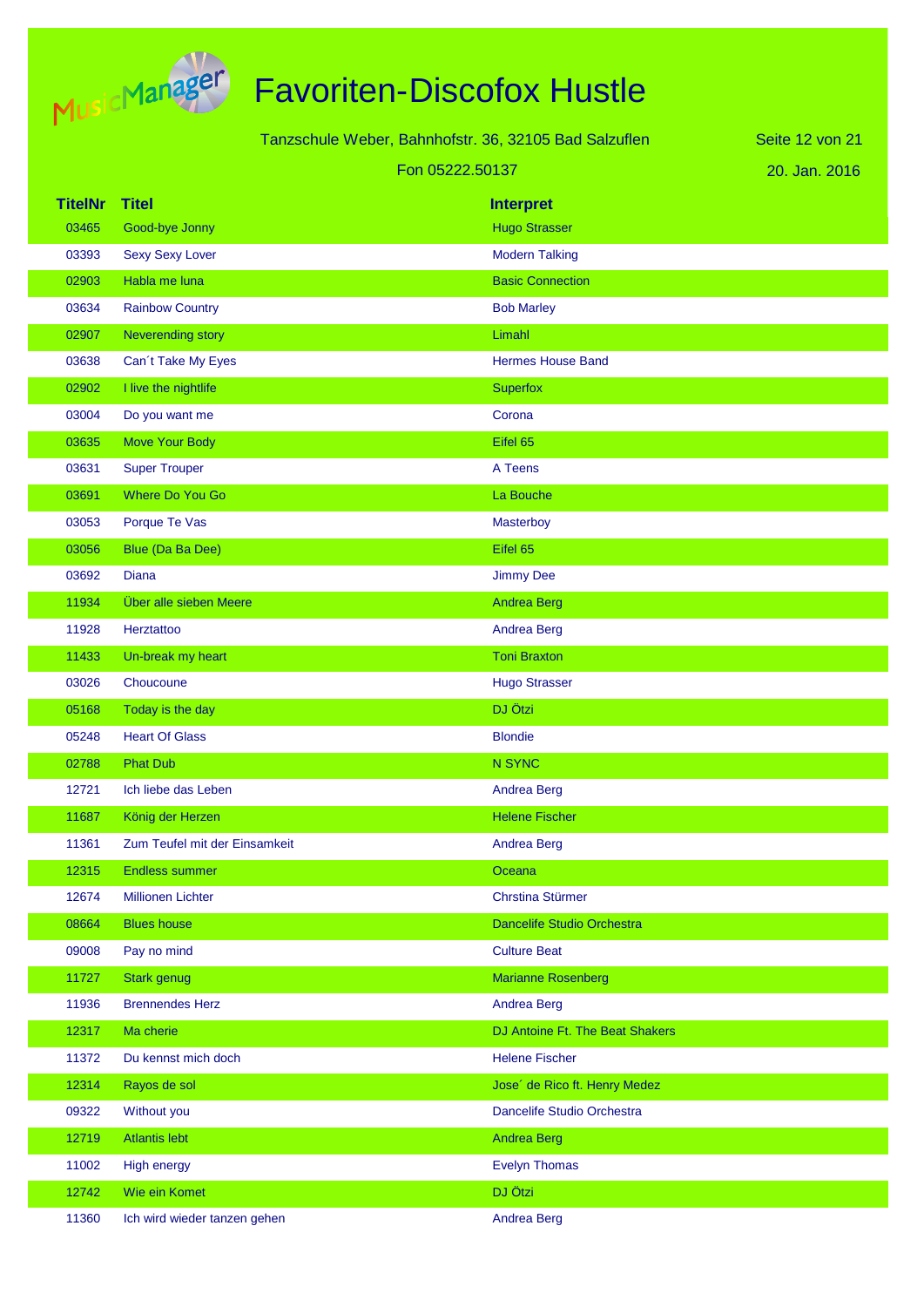

Tanzschule Weber, Bahnhofstr. 36, 32105 Bad Salzuflen Fon 05222.50137

20. Jan. 2016 Seite 13 von 21

| <b>TitelNr</b> | <b>Titel</b>                              | <b>Interpret</b>            |
|----------------|-------------------------------------------|-----------------------------|
| 12328          | Girls just want to have fun               | <b>Shaggy</b>               |
| 12444          | Unsere Liebe ist aus Gold                 | <b>Frida Gold</b>           |
| 09749          | Verlieben, Verloren, Vergessen, Verzeih'n | <b>Wolfgang Petry</b>       |
| 12321          | Move in the right direction               | Gossip                      |
| 12310          | <b>Scream</b>                             | <b>Usher</b>                |
| 11539          | Greatest love of all                      | <b>Whitney Houston</b>      |
| 11673          | Ewig ist manchmal zu lang                 | <b>Helene Fischer</b>       |
| 12441          | Only girl                                 | Rihanna                     |
| 08996          | <b>Angel St</b>                           | M People                    |
| 12366          | <b>Sunshine</b>                           | Mike Candys ft. Sandra Wild |
| 12364          | DJ Antoine Megamix                        | <b>DJ</b> Antoine           |
| 12349          | Levels                                    | Avicii                      |
| 12348          | Dancing in London                         | <b>Patrick Müller</b>       |
| 12346          | Party shaker                              | R.I.O. ft.Nicco             |
| 12344          | I am all yours                            | Jay Sean ft. Sean Paul      |
| 09212          | Les sunlights des tropiques               | <b>Gilbert Montagne</b>     |
| 12296          | <b>Tacatà</b>                             | <b>Tacabro</b>              |
| 12327          | Dance again                               | Jennifer Lopez              |
| 12325          | Chasing the sun                           | Wanted                      |
| 12290          | I follow rivers                           | Lykke Li                    |
| 12376          | Hangover                                  | <b>Taio Cruz</b>            |
| 12320          | Touch the sky                             | <b>Sean Paul</b>            |
| 12339          | There she goes                            | <b>Taio Cruz</b>            |
| 12316          | Oh my goodness                            | <b>Olly Murs</b>            |
| 12309          | <b>White light</b>                        | <b>George Michael</b>       |
| 07987          | Oh lieber Gott                            | <b>Michael Wendler</b>      |
| 11538          | I will always love you                    | <b>Whitney Houston</b>      |
| 11541          | I'm your Baby tonight                     | <b>Whitney Houston</b>      |
| 12308          | Back in time (Men in Black 3 Theme)       | <b>Pitbull</b>              |
| 12307          | Good time                                 | Owl City & Carly Rae Jepsen |
| 12302          | Don't wake me up                          | <b>Chris Brown</b>          |
| 11681          | Mal ganz ehrlich                          | <b>Helene Fischer</b>       |
| 12297          | Summer Jam                                | R.I.O. fest. U-Jean         |
| 12294          | Euphoria                                  | Loreen                      |
| 11379          | Die Hölle morgen früh                     | <b>Helene Fischer</b>       |
| 11377          | Phänomen                                  | <b>Helene Fischer</b>       |
| 12764          | Nie mehr                                  | <b>Michael Wendler</b>      |
| 11540          | It's not right, but it's ok               | <b>Whitney Houston</b>      |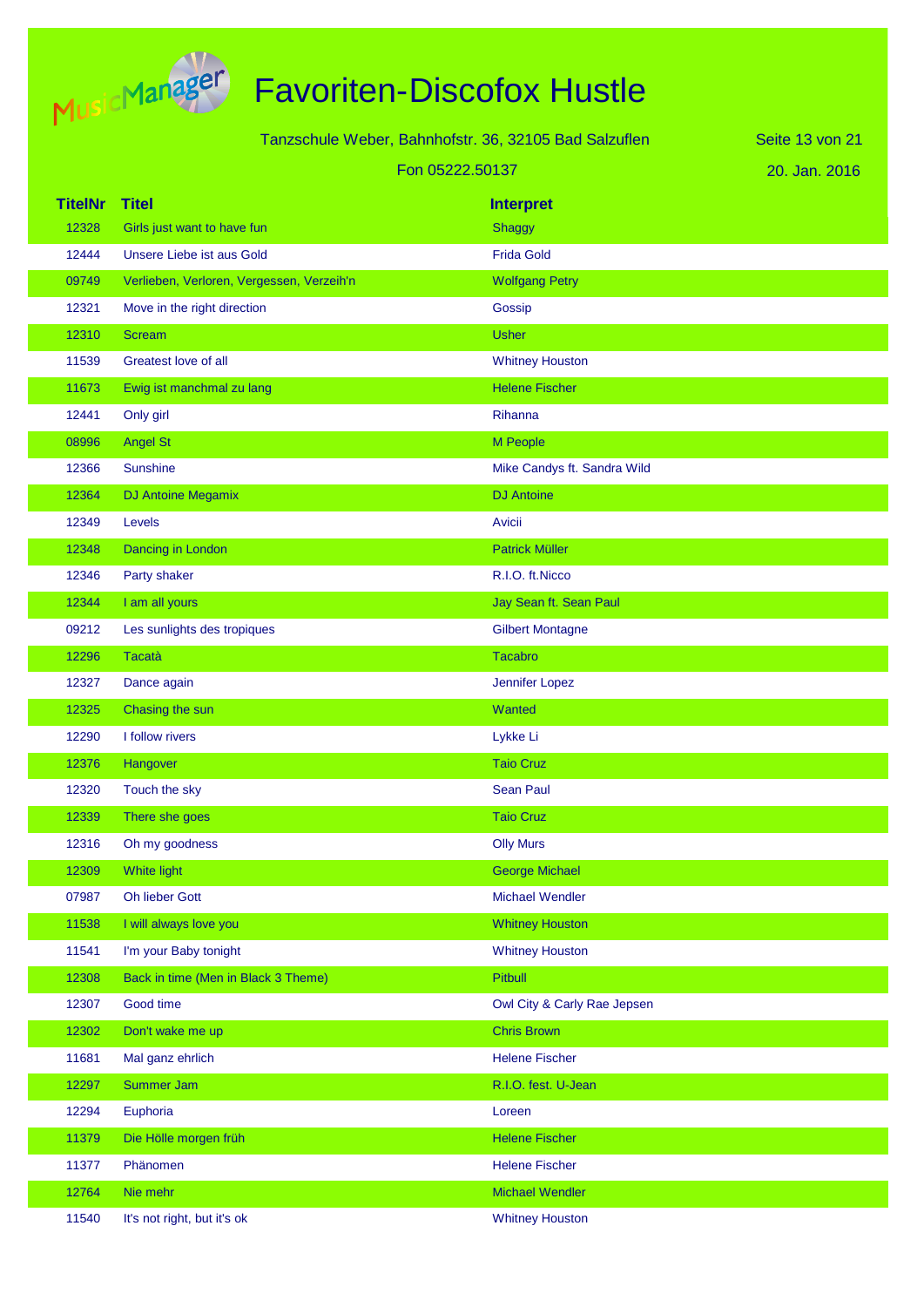

|                | Tanzschule Weber, Bahnhofstr. 36, 32105 Bad Salzuflen |                                    | Seite 14 von 21 |
|----------------|-------------------------------------------------------|------------------------------------|-----------------|
|                | Fon 05222.50137                                       |                                    | 20. Jan. 2016   |
| <b>TitelNr</b> | <b>Titel</b>                                          | <b>Interpret</b>                   |                 |
| 09702          | <b>Relight My Fire</b>                                | <b>Take That</b>                   |                 |
| 11111          | <b>Hundert Prozent</b>                                | <b>Helene Fischer</b>              |                 |
| 11915          | <b>Hast Du Lust</b>                                   | <b>Michelle</b>                    |                 |
| 12722          | Ich liebe das Leben                                   | <b>Andrea Berg</b>                 |                 |
| 09318          | I love the nightlife                                  | Dancelife Studio Orchestra         |                 |
| 07970          | Halt dich fest                                        | <b>Michael Wendler</b>             |                 |
| 12744          | Flaschenpost                                          | Fantasy                            |                 |
| 12734          | 300 Tage                                              | <b>Charly Brunner</b>              |                 |
| 12760          | Ich will mich verlieben                               | <b>Laura Wilde</b>                 |                 |
| 12732          | Party auf dem Mond                                    | Cappucinos                         |                 |
| 12724          | Tango (diese Nacht)                                   | <b>Andreas Lawo</b>                |                 |
| 12757          | Kornblumen                                            | Jürgen Drews                       |                 |
| 12723          | Partymix                                              | <b>Andrea Berg</b>                 |                 |
| 12736          | Komm wach auf und tanz mit mir                        | <b>Charly Brunner &amp; Simone</b> |                 |
| 12766          | <b>Einer von Millionen</b>                            | Norman Langen                      |                 |
| 11885          | Der beste Moment                                      | <b>Michelle</b>                    |                 |
| 11017          | A world without you                                   | <b>Bad Boys Blue</b>               |                 |
| 11723          | Er gehört zu mir                                      | <b>Marianne Rosenberg</b>          |                 |
| 11886          | Königin und König                                     | <b>Michelle</b>                    |                 |
| 11890          | Frau im Spiegel                                       | <b>Michelle</b>                    |                 |
| 11818          | Once you've tasted love                               | <b>Take That</b>                   |                 |
| 08521          | Disco inferno                                         | <b>Tina Turner</b>                 |                 |
| 11811          | It only takes a minute                                | <b>Take That</b>                   |                 |
| 11808          | <b>Everything changes</b>                             | <b>Take That</b>                   |                 |
| 11434          | I want to (Radio Edit)                                | <b>Toni Braxton</b>                |                 |
| 12790          | Weil Du ein Zauberer bist                             | <b>Andrea Berg</b>                 |                 |
| 12789          | Du bist da                                            | <b>Andrea Berg</b>                 |                 |
| 12784          | Vergessen und verzeihen                               | <b>Andrea Berg</b>                 |                 |
| 12783          | Auf zu neuen Abenteuern                               | <b>Andrea Berg</b>                 |                 |
| 12788          | Hallo                                                 | <b>Andrea Berg</b>                 |                 |
| 12785          | <b>Himmel auf Erden</b>                               | <b>Andrea Berg</b>                 |                 |
| 12792          | Dein Licht am Horizont                                | Andrea Berg                        |                 |
| 07983          | Helden sterben einsam                                 | Michael Wendler                    |                 |
| 11033          | If only I could                                       | <b>Sydney Youngblood</b>           |                 |
| 07981          | 180 Grad                                              | Michael Wendler                    |                 |
| 12793          | Nicht irgendwann                                      | Andrea Berg                        |                 |

- 07984 Warum lügen die Sterne Michael Wendler Michael Wendler
- 11906 Du bist mehr als nur ein Freund and Michelle Michelle
-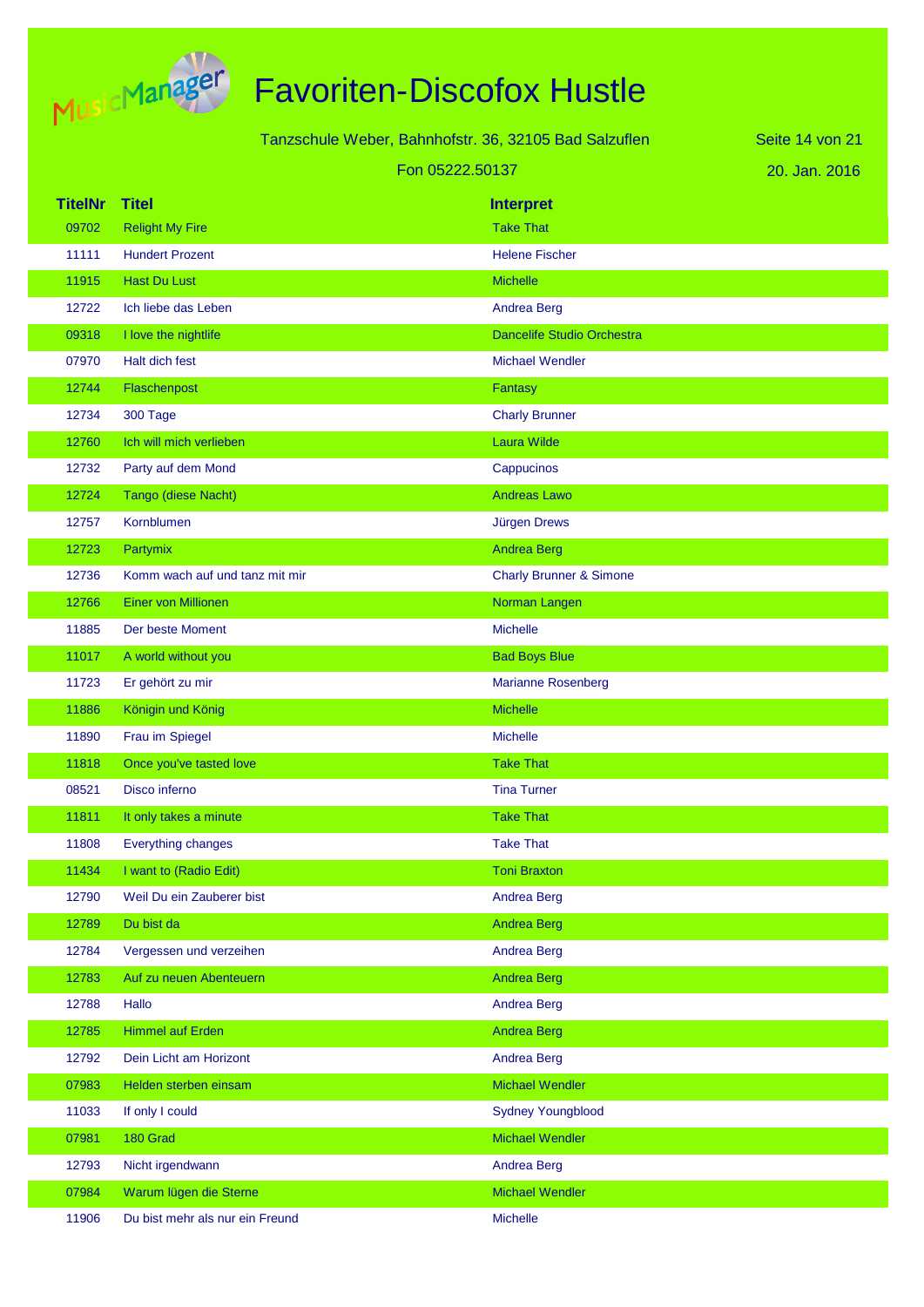

Tanzschule Weber, Bahnhofstr. 36, 32105 Bad Salzuflen

Fon 05222.50137

20. Jan. 2016 Seite 15 von 21

| <b>TitelNr</b> | <b>Titel</b>                                   | <b>Interpret</b>       |
|----------------|------------------------------------------------|------------------------|
| 12678          | Wovon sollen wir träumen                       | <b>Frida Gold</b>      |
| 07985          | <b>Totales Finale</b>                          | <b>Michael Wendler</b> |
| 11099          | It's so cool video                             | Madonna                |
| 11946          | Raphaela                                       | Cappucinos             |
| 12843          | <b>Counting stars</b>                          | OneRepublic            |
| 11104          | <b>Secret Land Remix 99</b>                    | Sandra                 |
| 12882          | Wenn Menschen sich lieben                      | <b>Mary Roos</b>       |
| 12839          | Wer ist dieser DJ?                             | Anna-Maria Zimmermann  |
| 12888          | Lass uns leben                                 | <b>Mary Roos</b>       |
| 12829          | Der letzte Fox                                 | Nico Gemba             |
| 12884          | Es ist immer Jetzt                             | <b>Mary Roos</b>       |
| 08626          | Instant reply/This is it/Use it or wear it out | <b>Tony Evans Band</b> |
| 10487          | <b>Eenie Meene</b>                             | <b>Justine Earp</b>    |
| 11113          | Einmal berührt - Für immer verführt            | <b>Helene Fischer</b>  |
| 09009          | Don't call it love                             | Jam & Spoon            |
| 13201          | Du Hast Mir So Den Kopf Verdreht               | Anna-Maria Zimmermann  |
| 11108          | Tausend gute Gründe                            | <b>Helene Fischer</b>  |
| 10119          | Dance, dance, dance                            | Chic                   |
| 11097          | Let Me Love You For Tonight                    | Kariya                 |
| 11115          | Ist doch kein Wunder                           | <b>Helene Fischer</b>  |
| 10508          | Day by Day                                     | Regina                 |
| 07991          | <b>Mein Letztes Gebet</b>                      | <b>Michael Wendler</b> |
| 11949          | <b>Lady Moonlight</b>                          | Cappucinos             |
| 12715          | And I am telling you I am not going            | Jennifer Hudson        |
| 11548          | Raise your glass                               | Pink                   |
| 09750          | Der Himmel Brennt                              | <b>Wolfgang Petry</b>  |
| 11941          | Ich glaub Dir jede Lüge                        | Cappucinos             |
| 12714          | One night only                                 | Anika Noni Rose        |
| 12780          | Lass mich einfach weiter träumen               | <b>Andrea Berg</b>     |
| 13212          | Millionen Von Sternen                          | Andrea Juergens        |
| 11215          | <b>Sexy eyes</b>                               | Whigfield              |
| 09849          | Ich Lieb' Dich (Egal Wie das Klingt)           | Pur                    |
| 10485          | Let a Boy Cry                                  | Gala                   |
| 07997          | Warum lügen die Sterne                         | <b>Michael Wendler</b> |
| 11088          | I need you Now                                 | <b>Agnes</b>           |
| 11103          | Something About You                            | RIO feat Liz Kay       |
| 07990          | Dann wird Welt wahrscheinlich unter geh'n      | Michael Wendler        |
| 11366          | <b>Nein</b>                                    | Andrea Berg            |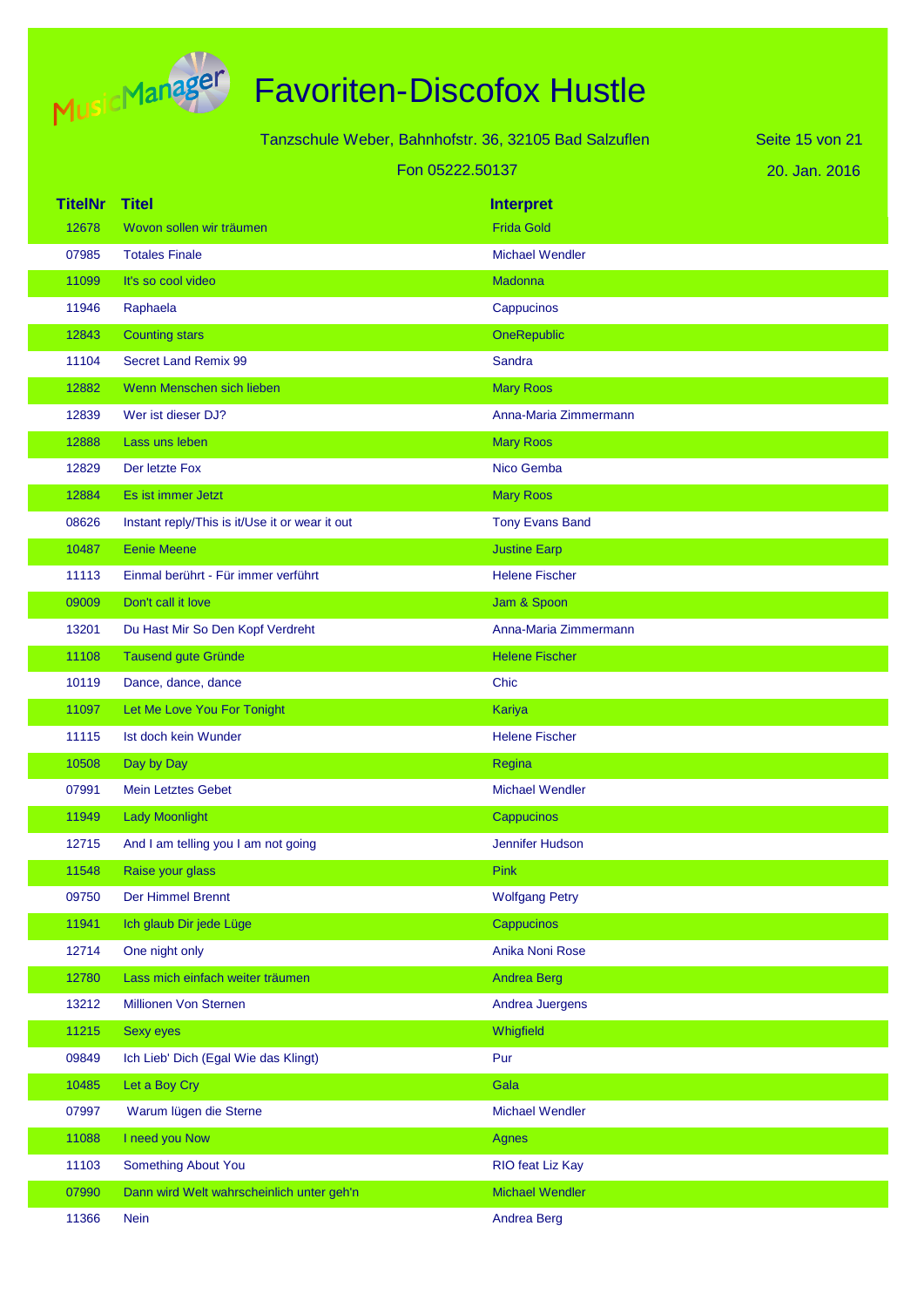

|                | Tanzschule Weber, Bahnhofstr. 36, 32105 Bad Salzuflen                                      |                            | Seite 16 von 21 |
|----------------|--------------------------------------------------------------------------------------------|----------------------------|-----------------|
|                | Fon 05222.50137                                                                            |                            | 20. Jan. 2016   |
|                |                                                                                            |                            |                 |
| <b>TitelNr</b> | <b>Titel</b>                                                                               | <b>Interpret</b>           |                 |
| 07989          | Helden sterben einsam                                                                      | <b>Michael Wendler</b>     |                 |
| 11721          | Ich bin wie Du                                                                             | <b>Marianne Rosenberg</b>  |                 |
| 08627          | Keep on dancing/Born to be alive/Feels like I'm in love/You can't                          | Tony Evans Band            |                 |
| 11733          | Du kannst nur einmal lieben                                                                | <b>Petra Frey</b>          |                 |
| 11090          | <b>Every Word</b>                                                                          | Ercola                     |                 |
| 11102          | Horny as a Dandy                                                                           | Mousse T. vs The Dandy W   |                 |
| 09264          | <b>Lala Song</b>                                                                           | <b>Palm Beach Crew</b>     |                 |
| 09317          | Disco Inferno                                                                              | Dancelife Studio Orchestra |                 |
| 10157          | <b>Super Trouper</b>                                                                       | A Teens                    |                 |
| 11358          | Ich liebe das Leben                                                                        | <b>Andrea Berg</b>         |                 |
| 11737          | Küss mich-lieb mich-halt mich fest                                                         | Petra Frey                 |                 |
| 09711          | Do What U Like                                                                             | <b>Take That</b>           |                 |
| 12107          | Verlieben, veroren, vergessen, verzeihen                                                   | <b>Wolfgang Petry</b>      |                 |
| 11945          | Feuer der Gefühle                                                                          | Cappucinos                 |                 |
| 10132          | <b>Grosser Bruder</b>                                                                      | Zlatko und Jürgen          |                 |
| 09311          | Take me to your heaven                                                                     | Dancelife Studio Orchestra |                 |
| 09707          | I Found Heaven                                                                             | <b>Take That</b>           |                 |
| 09316          | <b>Sometimes</b>                                                                           | Dancelife Studio Orchestra |                 |
| 09755          | Sieben Tage, Sieben Nächte                                                                 | <b>Wolfgang Petry</b>      |                 |
| 09791          | Take me away                                                                               | <b>Culture Beat</b>        |                 |
| 09666          | Eine Insel mit zwei Bergen / Blechbüchse Roll / Fred Du bist so d verschiedene Interpreten |                            |                 |
| 10484          | <b>Magic Eyes</b>                                                                          | Vertigo                    |                 |
| 07972          | Wie Tief Muss Ich Fallen                                                                   | <b>Michael Wendler</b>     |                 |
| 10533          | <b>Bailando</b>                                                                            | El Jardin De Eden          |                 |
| 10540          | Latino del mundo                                                                           | <b>Latin Thing</b>         |                 |
| 11018          | Obsession                                                                                  | Animotion                  |                 |
| 07998          | Wenn alle Stricke reißen                                                                   | <b>Michael Wendler</b>     |                 |
| 09805          | Winner Takes It All                                                                        | E-Rotic                    |                 |
| 07978          | <b>Tu Me Fascinas</b>                                                                      | <b>Michael Wendler</b>     |                 |
| 07979          | <b>Ausser Kontrolle</b>                                                                    | <b>Michael Wendler</b>     |                 |
| 11718          | Lieder der Nacht                                                                           | <b>Marianne Rosenberg</b>  |                 |
| 07992          | Salz In Den Augen                                                                          | <b>Michael Wendler</b>     |                 |
| 09328          | <b>Diva</b>                                                                                | Dancelife Studio Orchestra |                 |
| 07988          | Zauberer                                                                                   | <b>Michael Wendler</b>     |                 |
| 12805          | Jim and Andy                                                                               | G.G. Anderson              |                 |
| 09700          | <b>Everything Changes</b>                                                                  | <b>Take That</b>           |                 |
| 11220          | Crying in the rain                                                                         | <b>Culture Beat</b>        |                 |
| 11780          | Ich habe Dich nie aus den Augen verlor'n                                                   | <b>Tommy Steiner</b>       |                 |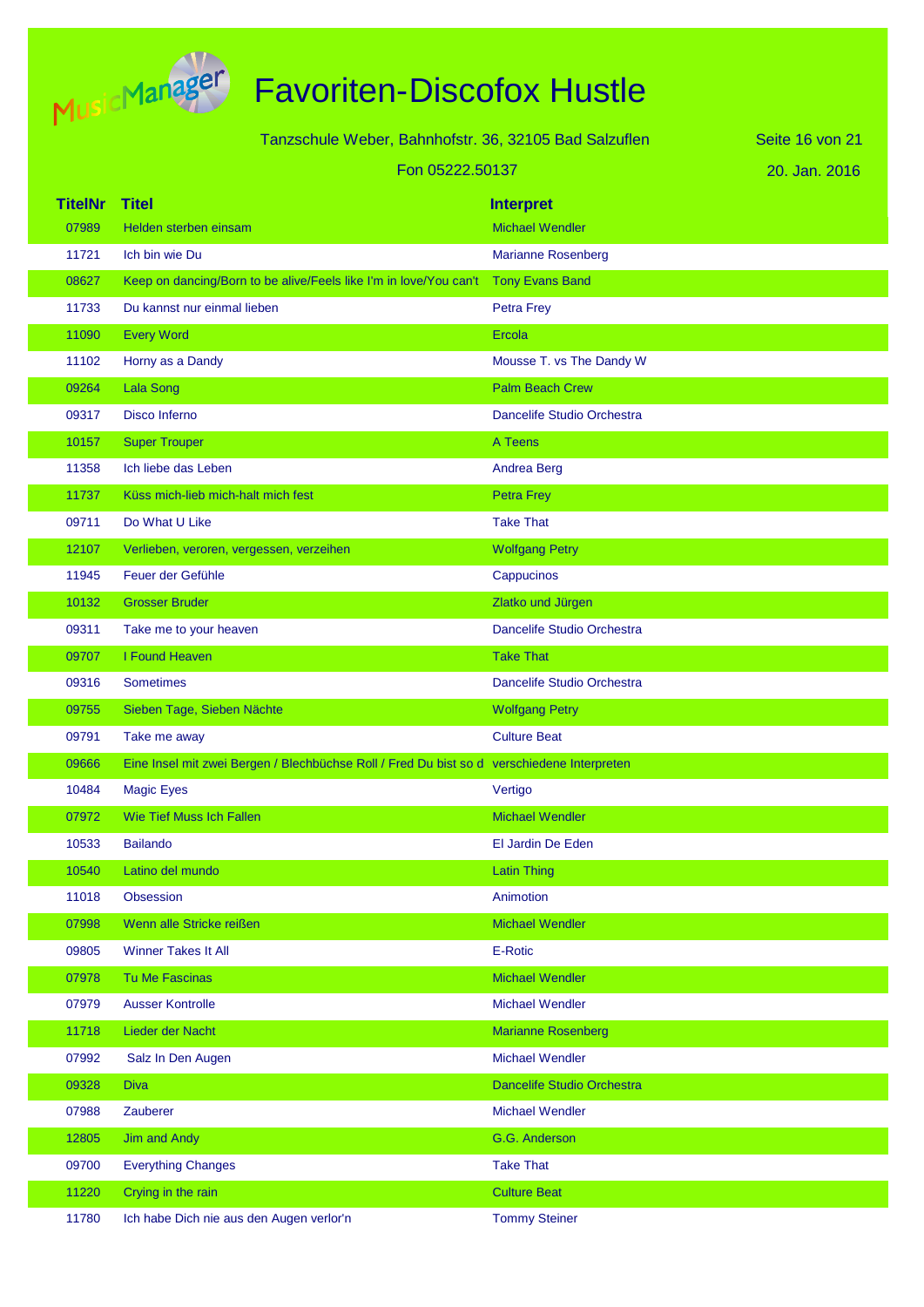

# Favoriten-Discofox Hustle

|                |                                        | Tanzschule Weber, Bahnhofstr. 36, 32105 Bad Salzuflen | Seite 17 von 21 |
|----------------|----------------------------------------|-------------------------------------------------------|-----------------|
|                |                                        | Fon 05222.50137                                       | 20. Jan. 2016   |
| <b>TitelNr</b> | Titel                                  | <b>Interpret</b>                                      |                 |
| 13211          | <b>Lichtstrahl Hitmix</b>              | <b>Andreas Martin</b>                                 |                 |
| 13210          | Lass Mich Einfach Weiter Traeumen      | <b>Andrea Berg</b>                                    |                 |
| 11716          | Für immer wie heute                    | <b>Marianne Rosenberg</b>                             |                 |
| 11646          | Ein Herz aus Schokolade                | <b>Die Flippers</b>                                   |                 |
| 13203          | <b>Engel Der Nacht</b>                 | <b>Andy Fox</b>                                       |                 |
| 13202          | Du Liebst Sie Doch Immernoch           | Angelika Martin                                       |                 |
| 11213          | Don't walk away                        | Caught in the Act                                     |                 |
| 13126          | Atemlos durch die Nacht                | <b>Helene Fischer</b>                                 |                 |
| 13199          | Das Kann Kein Zufall Sein              | <b>Andrea Berg</b>                                    |                 |
| 09826          | Shadows of the Night                   | DJ Bobo & VSOP                                        |                 |
| 13198          | <b>Das Gefuehl</b>                     | <b>Andrea Berg</b>                                    |                 |
| 11022          | Dance Hall days                        | <b>Wang Chung</b>                                     |                 |
| 12992          | Tanz der Moleküle                      | <b>MIA</b>                                            |                 |
| 12993          | Disappear                              | No Angels                                             |                 |
| 13213          | Unter Dem Regenbogen                   | <b>Andreas Martin</b>                                 |                 |
| 13209          | <b>Jetzt Oder Nie</b>                  | Anita & Alexandra Hofmann                             |                 |
| 13197          | Ciao (Nachts Wenn Alles Schlaeft)      | <b>Andreas Fulterer</b>                               |                 |
| 12984          | Pompeii                                | <b>Bastille</b>                                       |                 |
| 13206          | Gigantisch                             | <b>Andy Andress</b>                                   |                 |
| 13205          | <b>Fuer Dich</b>                       | <b>Andreas Martin</b>                                 |                 |
| 13200          | Die Tanzflaeche Brennt                 | Anna Maria Zimmermann                                 |                 |
| 12994          | Cowboy und Indianer                    | <b>Olaf Henning</b>                                   |                 |
| 12985          | Party-Mix 1                            | <b>Der Partinator</b>                                 |                 |
| 12987          | I don't feel like dancing              | <b>Glorious Boys</b>                                  |                 |
| 13207          | Ich Hab Dir Nie Den Himmel Versprochen | <b>Andrea Stein</b>                                   |                 |
| 10118          | Weekend                                | Phreek                                                |                 |
| 11653          | <b>Lady Bonita</b>                     | <b>Die Flippers</b>                                   |                 |
| 11344          | When love takes over                   | <b>David Guetta</b>                                   |                 |
| 11328          | I am every woman                       | <b>Klaus Hallen</b>                                   |                 |
| 11045          | hallo hallo kleine Fee                 | <b>Michelle</b>                                       |                 |
| 10459          | Break me into little pieces            | <b>Hot Gossip</b>                                     |                 |
| 09831          | <b>U Tore My World Apart</b>           | Cappella                                              |                 |
| 09819          | <b>Crush on You</b>                    | <b>Aaron Carter</b>                                   |                 |
| 09809          | <b>Dreams</b>                          | <b>Sequential One</b>                                 |                 |
| 09804          | No Tears to Cry                        | Whigfield                                             |                 |
| 09717          | The Theme (Of Progessive Attack)       | <b>Brooklyn Bounce</b>                                |                 |

12778 Unser bester Moment Andrea Berg Andrea Berg 12772 Davon geht die Welt nicht unter Andrea Berg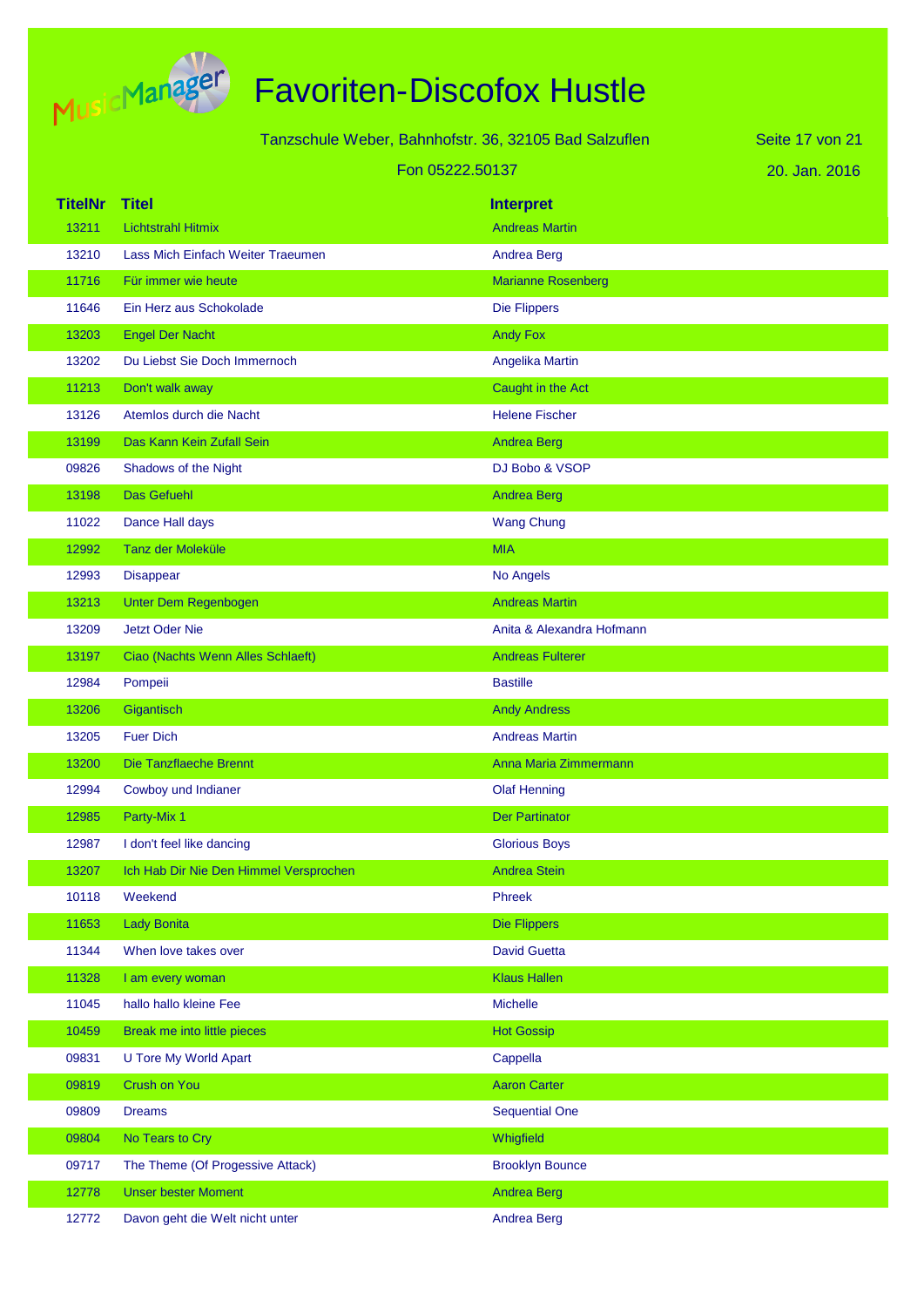

|                |                                                                                         |                            | Seite 18 von 21 |
|----------------|-----------------------------------------------------------------------------------------|----------------------------|-----------------|
|                | Tanzschule Weber, Bahnhofstr. 36, 32105 Bad Salzuflen                                   |                            |                 |
|                | Fon 05222.50137                                                                         |                            | 20. Jan. 2016   |
| <b>TitelNr</b> | Titel                                                                                   | <b>Interpret</b>           |                 |
| 12773          | Der letzte Tag im Paradies                                                              | <b>Andrea Berg</b>         |                 |
| 12775          | Liebe ist mehr                                                                          | <b>Andrea Berg</b>         |                 |
| 12776          | Bin ich von allen guten Geistern verlassen?                                             | <b>Andrea Berg</b>         |                 |
| 12777          | Ich will nicht länger davon träumen                                                     | <b>Andrea Berg</b>         |                 |
| 12782          | Träumer wie wir                                                                         | <b>Andrea Berg</b>         |                 |
| 12771          | Das Gefühl                                                                              | <b>Andrea Berg</b>         |                 |
| 12781          | Fliegst Du immer noch so hoch                                                           | <b>Andrea Berg</b>         |                 |
| 12106          | <b>Manuel Goodbye</b>                                                                   | Andrea Jürgens             |                 |
| 12099          | Nun sag schon Adieu                                                                     | Hannes Schöner             |                 |
| 13279          | 7 Wunder                                                                                | <b>Domingos</b>            |                 |
| 13281          | 1 Uhr Nachts                                                                            | Ibo                        |                 |
| 12112          | Er gehört zu mir                                                                        | <b>Marianne Rosenberg</b>  |                 |
| 13287          | 2 Herzen                                                                                | <b>Kate And Ben</b>        |                 |
| 13288          | 21st Century                                                                            | <b>Weekend Players</b>     |                 |
| 13290          | 7x                                                                                      | <b>Christian Lais</b>      |                 |
| 13285          | 30.000 Grad                                                                             | <b>Michelle</b>            |                 |
| 12114          | <b>Moskau</b>                                                                           | <b>Dschinghis Khan</b>     |                 |
| 12120          | Heut abend hab ich Kopfweh                                                              | <b>Ireen Sheer</b>         |                 |
| 10158          | Fairytale                                                                               | <b>Neja</b>                |                 |
| 09321          | Ain't nobody                                                                            | Dancelife Studio Orchestra |                 |
| 11291          | Baby I'm a star                                                                         | Spacebelle                 |                 |
| 09661          | Medley: Bronze Silber Gold / Kopfüber in die Nacht / Nur mit Dir                        | verschiedene Interpreten   |                 |
| 09669          | Deine Spuren im Sand / Einmal und immer wieder / Du bist alles verschiedene Interpreten |                            |                 |
| 13291          | 7 Wunder                                                                                | <b>Miss Chantal</b>        |                 |
| 07238          | Ryca Y Apredtadita                                                                      | Luna Nueva                 |                 |
| 11660          | Für mich da gibt's nur Dich                                                             | Die Paldauer               |                 |
| 09830          | No Return                                                                               | Interactive                |                 |
| 10162          | Pure shores                                                                             | <b>All Saints</b>          |                 |
| 10148          | China in her eyes                                                                       | <b>Modern Talking</b>      |                 |
| 10147          | Life is so strong                                                                       | <b>Sharon Williams</b>     |                 |
| 10146          | Move your body                                                                          | Eifel 65                   |                 |
| 10129          | Shot your shot                                                                          | <b>Divine</b>              |                 |
| 10055          | So many people                                                                          | <b>Hubert Kah</b>          |                 |
| 10040          | Disco Samba                                                                             | <b>Two Man Sound</b>       |                 |
| 09858          | <b>Ever and Ever</b>                                                                    | <b>Just Friends</b>        |                 |
| 09855          | Freedom                                                                                 | DJ Bobo                    |                 |
| 09850          | <b>Inside Out</b>                                                                       | <b>Culture Beat</b>        |                 |
| 07973          | Prinzessin                                                                              | <b>Michael Wendler</b>     |                 |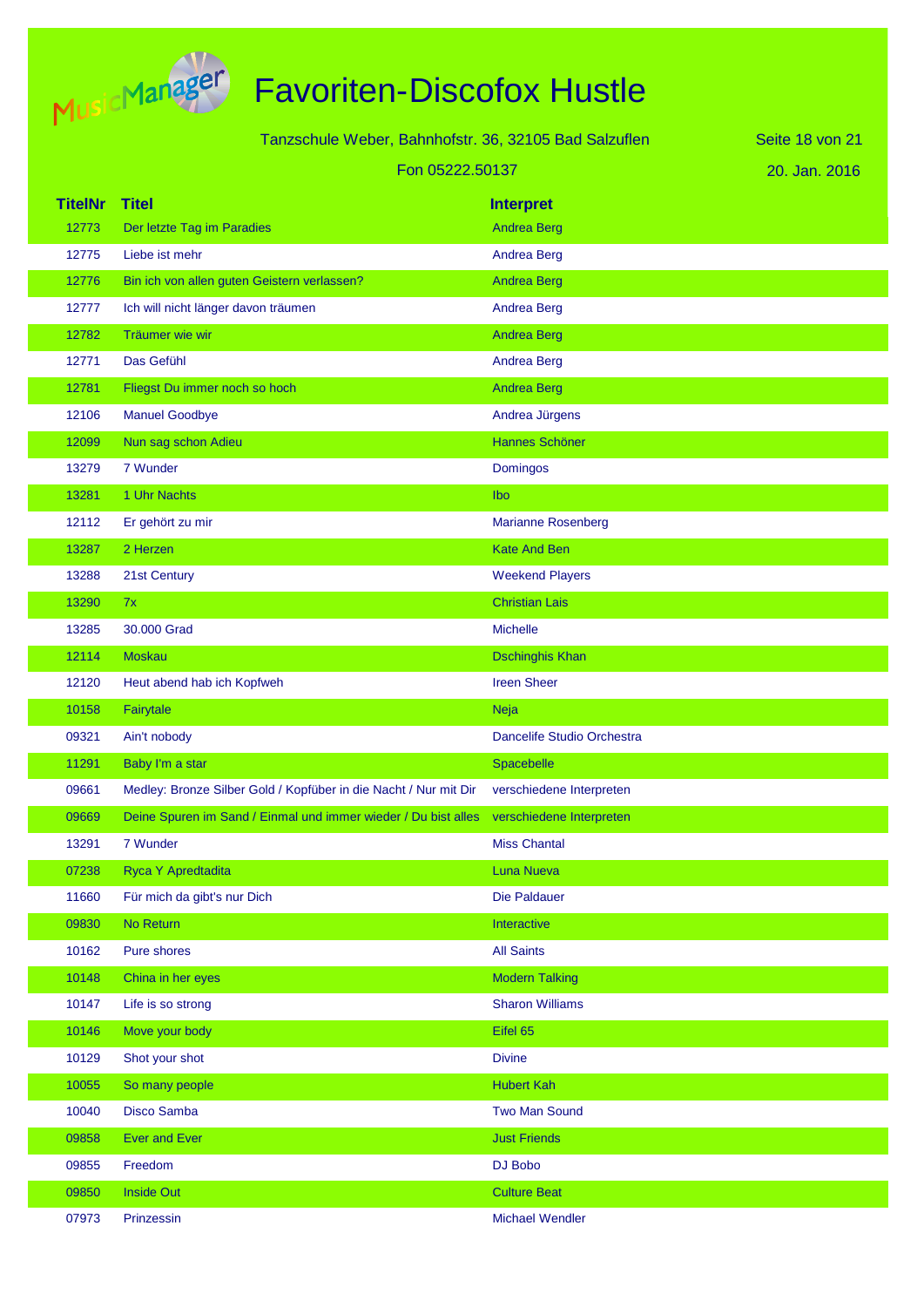

Tanzschule Weber, Bahnhofstr. 36, 32105 Bad Salzuflen Fon 05222.50137

20. Jan. 2016 Seite 19 von 21

| <b>TitelNr</b> | <b>Titel</b>                 | <b>Interpret</b>                    |
|----------------|------------------------------|-------------------------------------|
| 09833          | Do It Easy                   | Laguna                              |
| 10261          | Voulez-vous                  | Abba                                |
| 09828          | <b>Fly Away</b>              | <b>DJ The Crow</b>                  |
| 09827          | Straight to Ya               | Manolo                              |
| 09825          | Night of the Raven           | Anita Davis & Raz-Ma-Taz            |
| 09812          | Beautiful Day [7"]           | Hypertrophy                         |
| 09810          | Get up, Stand Up             | <b>Phunky Phantom</b>               |
| 09806          | Play the Game                | <b>B-One</b>                        |
| 09800          | Te Quierro '97               | Intrance                            |
| 09799          | Can U Feel the Bass?         | <b>Tank</b>                         |
| 09798          | Ayla                         | Kosmonova                           |
| 09313          | Another night                | Dancelife Studio Orchestra          |
| 09788          | Fable                        | <b>Robert Miles</b>                 |
| 09841          | Try Me Out                   | Corona                              |
| 11647          | <b>Manuels Melodie</b>       | <b>Die Flippers</b>                 |
| 13146          | Into The Blue                | <b>Kylie Minoque</b>                |
| 13142          | Let Me Go                    | <b>Gary Barlow</b>                  |
| 13140          | Love Me Again                | <b>John Newman</b>                  |
| 13133          | Titanium                     | David Guetta feat. Sia              |
| 13132          | Applause                     | Lady Gaga                           |
| 13131          | <b>Welcome To St. Tropez</b> | DJ Antoine vs. Timati feat. Kalenna |
| 12009          | Ich hab Dich doch lieb       | <b>Nicole</b>                       |
| 11705          | Rette mich durch die Nacht   | <b>Marianne Rosenberg</b>           |
| 11670          | Mir wird ganz schwindelig    | <b>Die Paldauer</b>                 |
| 11669          | Oh Gott, Herr Pfarrer        | <b>Die Paldauer</b>                 |
| 11663          | Ich hab geträumt von Dir     | Die Paldauer                        |
| 10186          | Habla me luna                | <b>Basic Connection</b>             |
| 11652          | Nur ein Traum                | <b>Die Flippers</b>                 |
| 10210          | Everybody's somebody's fool  | <b>The Bluebells</b>                |
| 10539          | Fiesta de Boi Bumba          | <b>Ritmo Fatal</b>                  |
| 10524          | Latin thing                  | <b>Latin Thing</b>                  |
| 10488          | Ecuador                      | Sash! Feat. Rodriguez               |
| 10465          | Never can say Goodbye        | <b>The Comunards</b>                |
| 10463          | Let me feel it               | <b>Samantha Gilles</b>              |
| 10456          | Countdown                    | Kofi & The Lovetones                |
| 10455          | Earthquake                   | <b>The Flirtations</b>              |
| 10454          | So many men, so little time  | <b>Miquel Brown</b>                 |
| 10282          | Free, fresh, torrik          | verschiedene Interpreten            |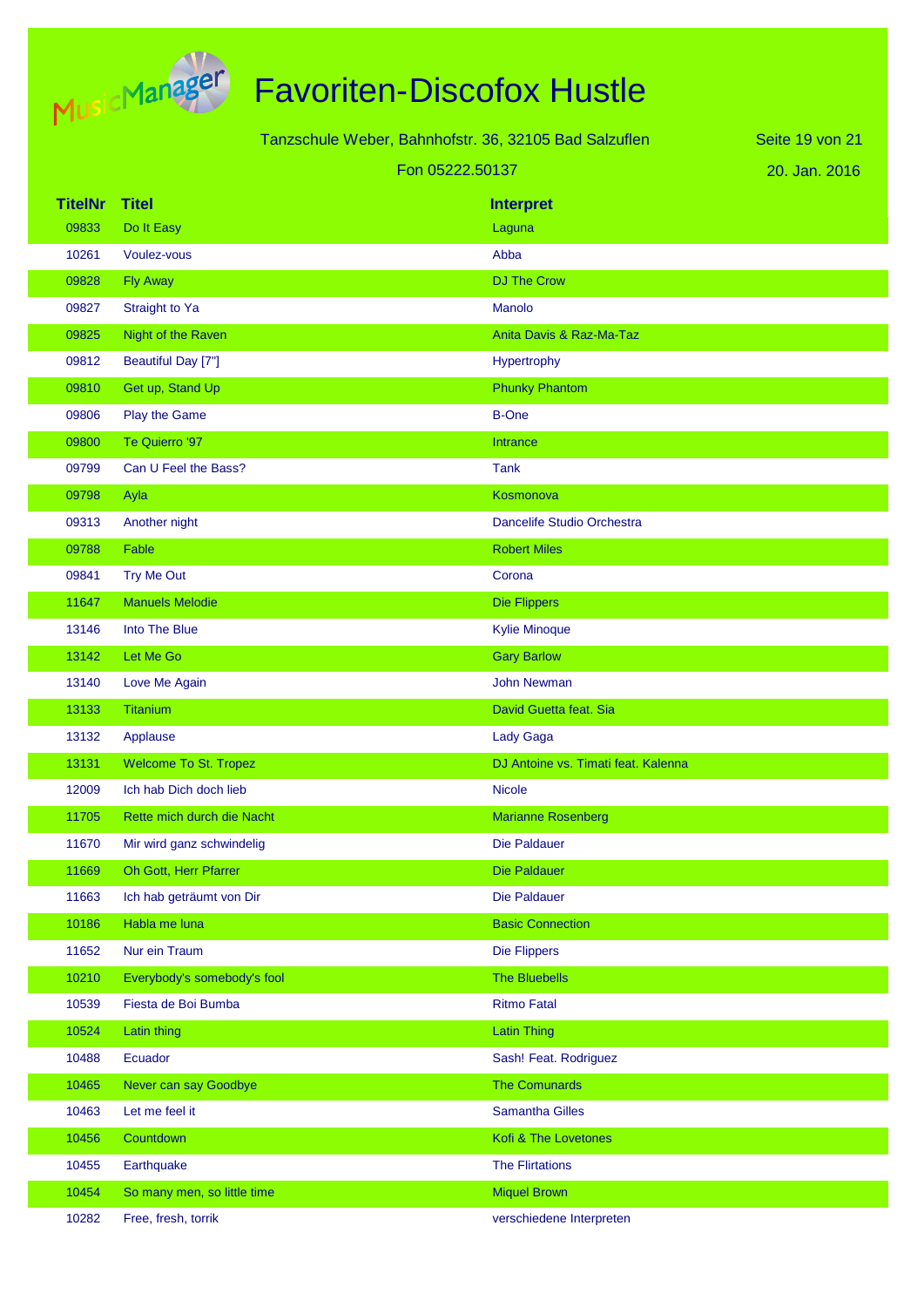

|         | Tanzschule Weber, Bahnhofstr. 36, 32105 Bad Salzuflen                                   | Seite 20 von 21                     |  |
|---------|-----------------------------------------------------------------------------------------|-------------------------------------|--|
|         | Fon 05222.50137                                                                         | 20. Jan. 2016                       |  |
| TitelNr | <b>Titel</b>                                                                            | <b>Interpret</b>                    |  |
| 10278   | Layla                                                                                   | verschiedene Interpreten            |  |
| 09787   | A night to remember                                                                     | U 96                                |  |
| 11655   | Ich hab mein Herz verloren                                                              | <b>Die Flippers</b>                 |  |
| 09324   | Rhinestone cowboy                                                                       | Dancelife Studio Orchestra          |  |
| 09792   | <b>Blue Jeans</b>                                                                       | Sqeezer                             |  |
| 09663   | Lampenfieber / Sag doch / Wir sind jung (Oh Maria)                                      | verschiedene Interpreten            |  |
| 09662   | Medley: 17 Jahr blondes Haar / Ich muß Dich wiedersehen / Am I verschiedene Interpreten |                                     |  |
| 09658   | You're My Mate                                                                          | <b>Right Said Fred</b>              |  |
| 09494   | Control                                                                                 | <b>Jimmy Somerville</b>             |  |
| 09493   | My heart is in your hands                                                               | <b>Jimmy Somerville</b>             |  |
| 09492   | Read my lips                                                                            | <b>Jimmy Somerville</b>             |  |
| 09488   | Perfect day                                                                             | Jimmy Somerville                    |  |
| 09487   | You make me feel                                                                        | <b>Jimmy Somerville</b>             |  |
| 09482   | <b>El Tiburon</b>                                                                       | Los Locos                           |  |
| 09665   | Diesmal will ich Liebe / Ibiza / Nacht wenn alles schläft / Wenn e                      | verschiedene Interpreten            |  |
| 09326   | <b>Disco 2000</b>                                                                       | Dancelife Studio Orchestra          |  |
| 09667   | Dich zu lieben / Mal angenommen / Dann Küss mich doch / Taus verschiedene Interpreten   |                                     |  |
| 09319   | She works hard for her money                                                            | Dancelife Studio Orchestra          |  |
| 09314   | This time I know it's for real                                                          | <b>Dancelife Studio Orchestra</b>   |  |
| 09312   | Wonderland                                                                              | Dancelife Studio Orchestra          |  |
| 09310   | Can't take my eyes off you                                                              | Dancelife Studio Orchestra          |  |
| 09265   | Daddy DJ                                                                                | Sounds Integrated                   |  |
| 08982   | My oh my                                                                                | Aqua                                |  |
| 08396   | Que sera mi vida                                                                        | The Ray Hamilton Ballroom Orchestra |  |
| 08206   | Schud je billen                                                                         | Dancelife Studio Orchestra          |  |
| 08196   | Cheeky songs                                                                            | Dancelife Studio Orchestra          |  |
| 07986   | Halt dich fest                                                                          | <b>Michael Wendler</b>              |  |
| 07982   | Warum willst Du frei sein                                                               | <b>Michael Wendler</b>              |  |
| 09327   | Libertine                                                                               | Dancelife Studio Orchestra          |  |
| 09715   | <b>Wake Up</b>                                                                          | Interactive                         |  |

09756 Ganz Oder Gar Nicht Wolfgang Petry 09752 Wahnsinn Wolfgang Petry 09748 Prisoner of Love (La-Da-Di) **Tania Evans** Tania Evans 09742 Wanna Make You Sequential One 09738 Let's Groove Phatín Phunky Phatín Phunky 09734 I've Got No Time **DU The Crow** 09733 Sin City Three-n-one

09732 Oxygene Vertigo